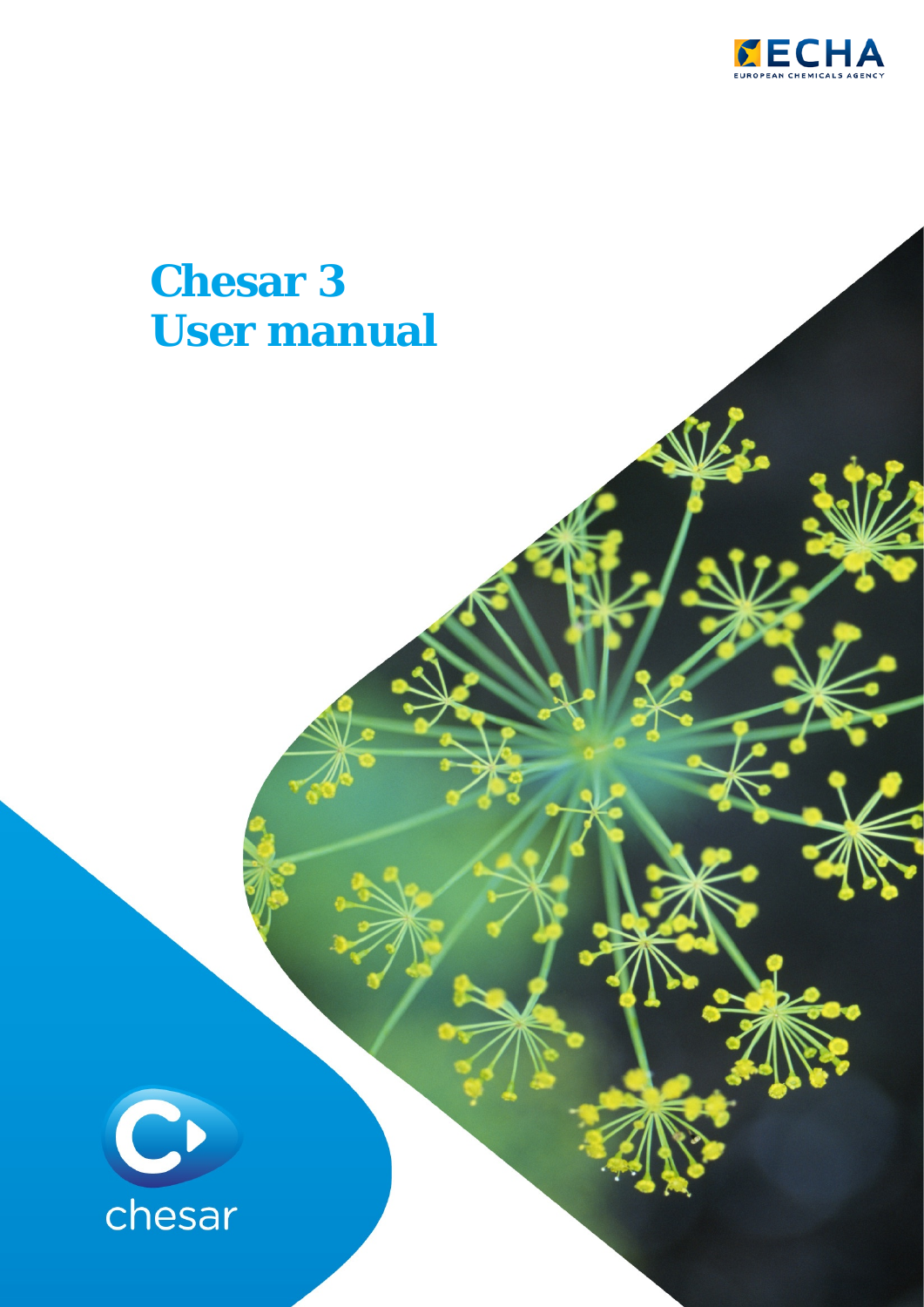#### Disclaimer

The information contained in this manual does not constitute legal advice. The European Chemicals Agency does not accept any liability with regard to the contents of this document. The European Chemicals Agency is entitled to modify or revise the document at any time with or without notice and with or without cause.

| <b>Version</b> | Date          | <b>Changes</b>                                                                                                       |
|----------------|---------------|----------------------------------------------------------------------------------------------------------------------|
| 1.0            | June 2016     |                                                                                                                      |
| 1.1            | November 2016 | Adaptation to Chesar 3.1 new<br>functionalities, in particular inclusion of<br>SWEDs and more reference to use maps. |
| 2.0            | June 2017     | Adaptation to Chesar 3.2 new<br>functionalities                                                                      |
| 3.0            | November 2018 | Adaptation to Chesar 3.4 new<br>functionalities, in particular related to<br>use maps                                |
| 4.0            | November 2019 | Adaptation to Chesar 3.5 new<br>functionalities                                                                      |
| 5.0            | January 2021  | Adaptation to Chesar 3.6 new<br>functionalities                                                                      |

#### **Chesar 3 User manual**

| FCHA-20-H-26-FN                     |
|-------------------------------------|
| 978-92-9481-806-5                   |
| Catalogue number: ED-03-20-874-EN-N |
| 10.2823/638991                      |
| November 2021                       |
| English                             |
|                                     |

© European Chemicals Agency, 2021

Cover page © European Chemicals Agency

If you have questions or comments in relation to this document please send them (quote the reference and issue date) using the information request form. The information request form can be accessed via the Contact ECHA page at: <http://echa.europa.eu/contact>

European Chemicals Agency

Mailing address: P.O. Box 400, FI-00121 Helsinki, Finland Visiting address: Telakkakkatu 6, Helsinki, Finland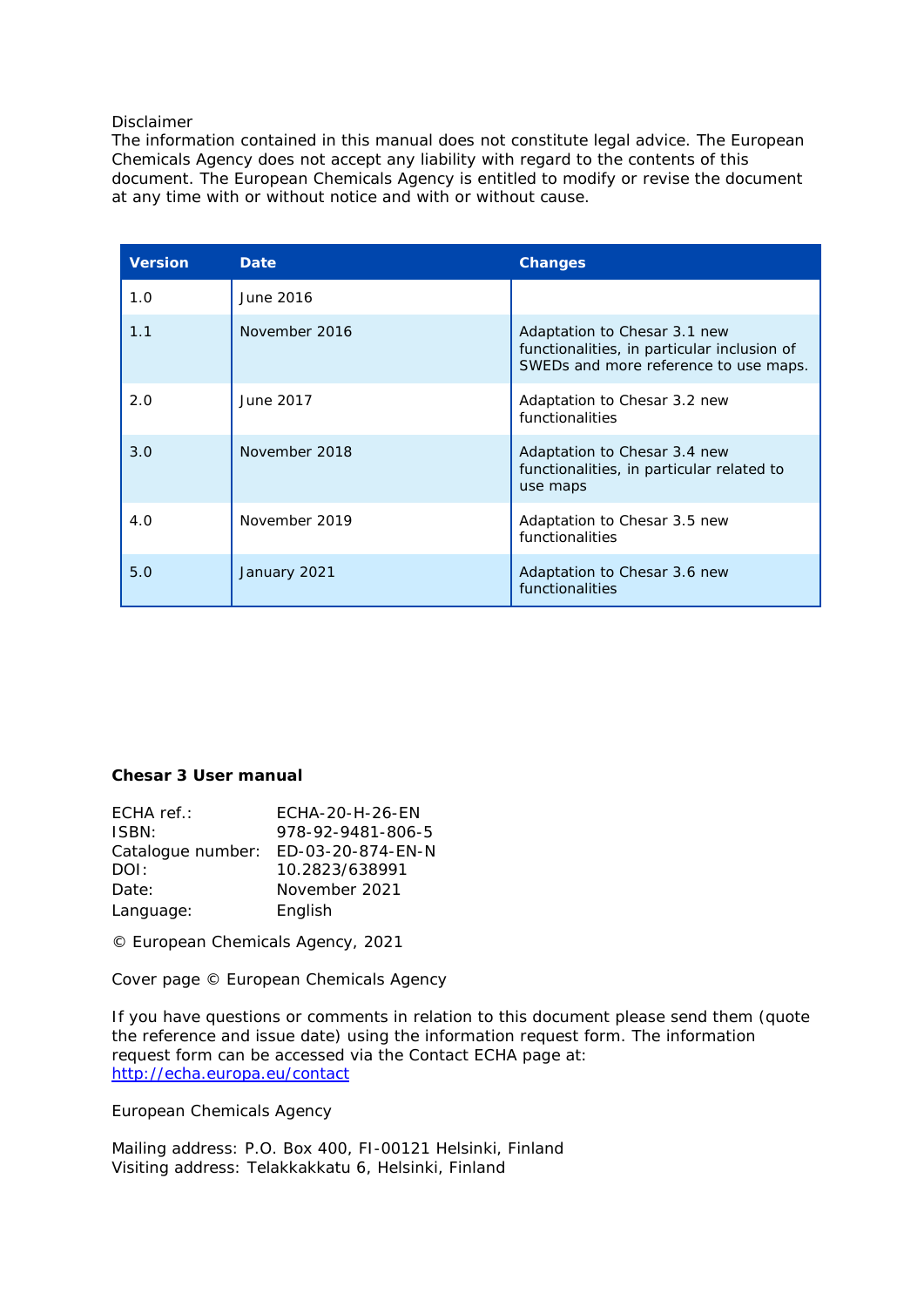## **Table of Contents**

| 1.1.1<br>1.1.2<br>1.1.3                                                   |  |
|---------------------------------------------------------------------------|--|
|                                                                           |  |
|                                                                           |  |
|                                                                           |  |
|                                                                           |  |
|                                                                           |  |
| 6. BOX 4: GENERATING THE CSR AND EXPORTING INFORMATION TO IUCLID  19      |  |
|                                                                           |  |
| 7. BOX 5: GENERATING EXPOSURE SCENARIOS FOR COMMUNICATION  20             |  |
| 7.1 Purpose of exposure scenarios for communication under REACH  20       |  |
| 8. BOX 6: LIBRARY ………………………………………………………………………………………… 22                   |  |
|                                                                           |  |
|                                                                           |  |
|                                                                           |  |
|                                                                           |  |
| 9.2 Approach in Chesar when assessment entities are defined in IUCLID  25 |  |
| 10. ANNEX 1: STRUCTURE OF SECTION 9 AND 10 OF THE CSR  27                 |  |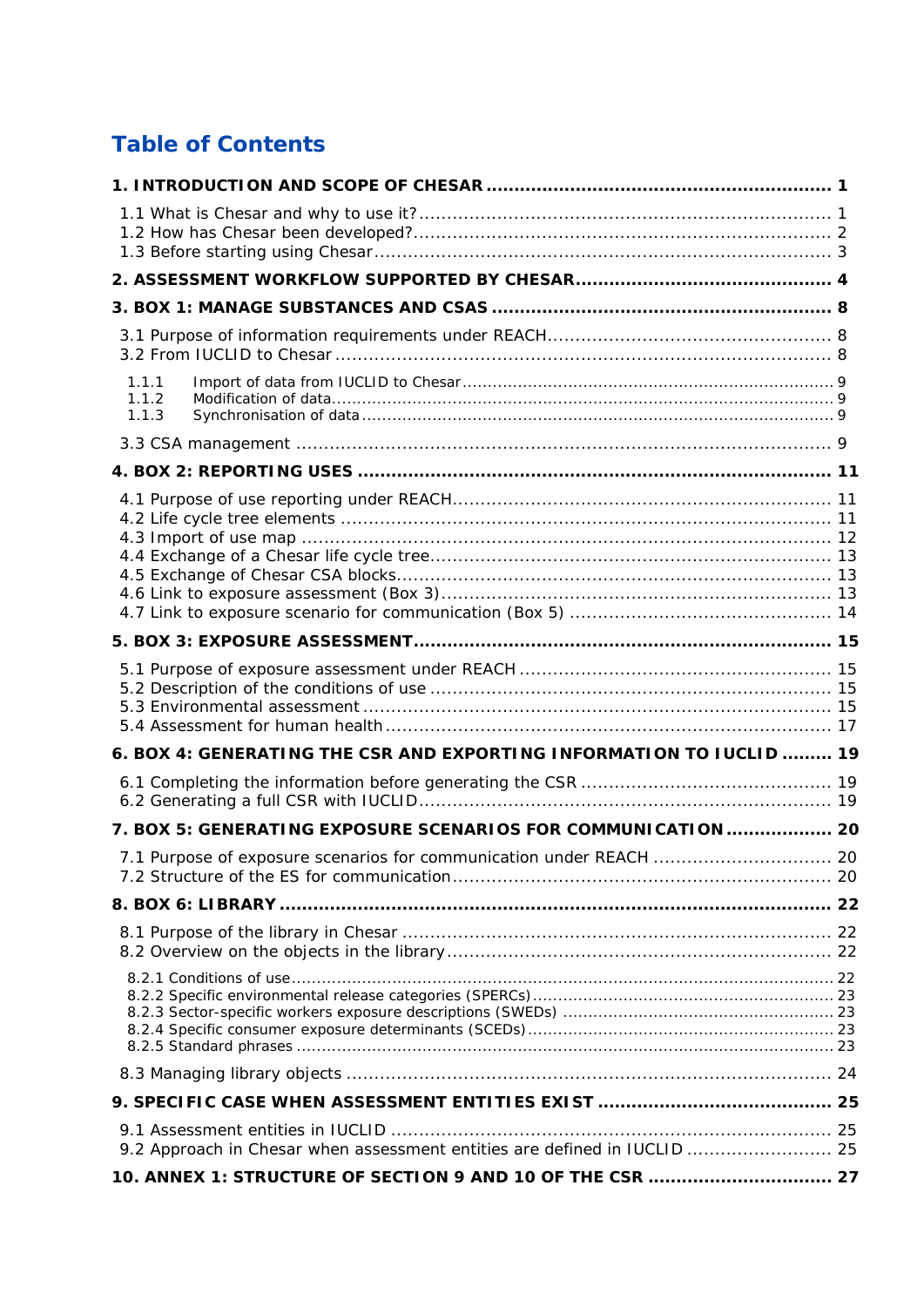## **Table of Figures**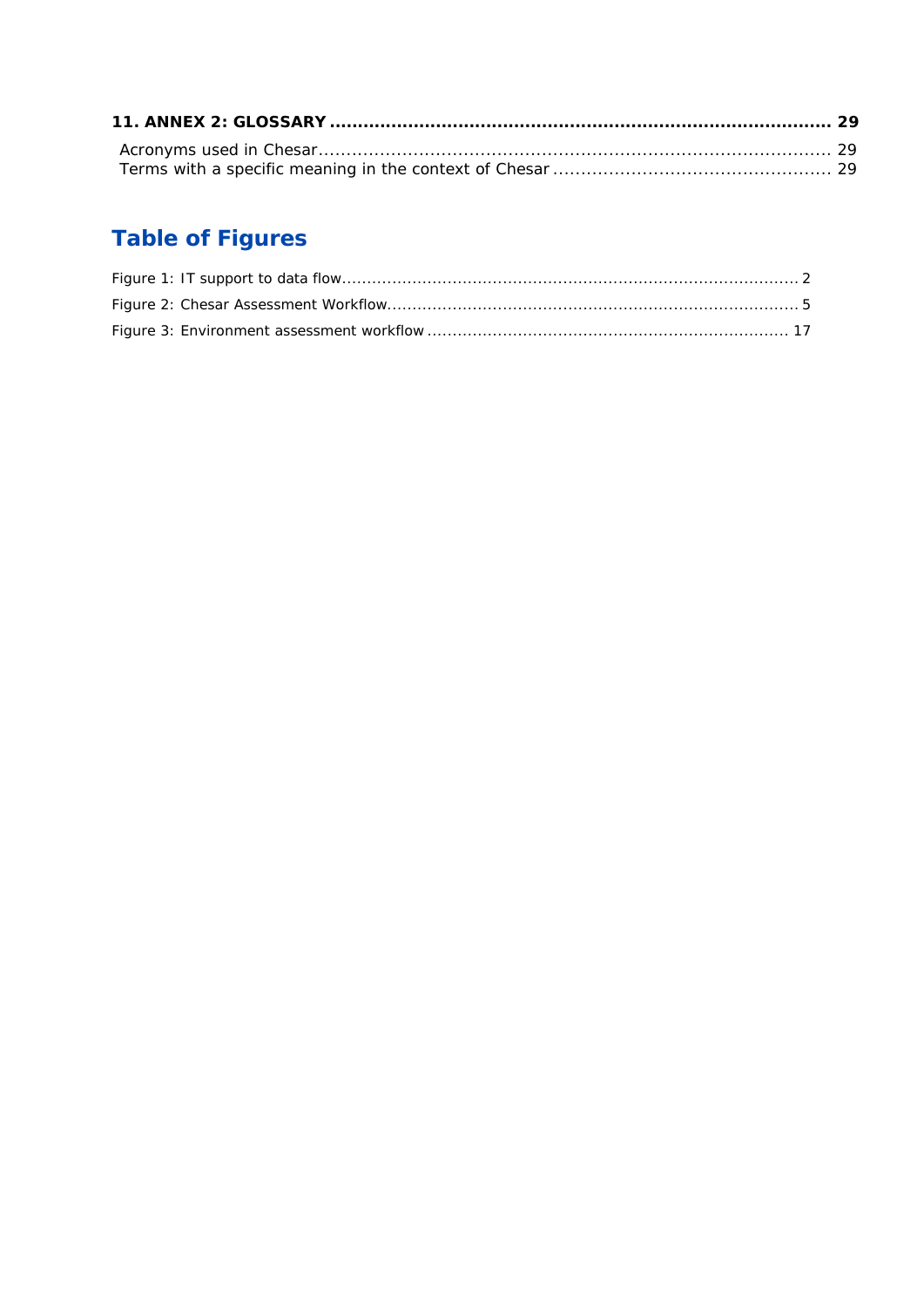## <span id="page-4-0"></span>**1. Introduction and scope of Chesar**

#### <span id="page-4-1"></span>**1.1 What is Chesar and why to use it?**

*Chesar* stands for **Che**mical **s**afety **a**ssessment and **r**eporting tool. It has been developed by the [European Chemicals Agency \(ECHA\)](http://echa.europa.eu/) with the aim to support companies in carrying out their Chemical Safety Assessments (CSAs) and in preparing their Chemical Safety Reports (CSRs). For this purpose the principles related to chemical safety assessments as described in the *Guidance on Information Requirements and Chemical Safety Assessment* (available on the ECHA website: [http://echa.europa.eu/guidance](http://echa.europa.eu/guidance-documents/guidance-on-information-requirements-and-chemical-safety-assessment)[documents/guidance-on-information-requirements-and-chemical-safety-assessment\)](http://echa.europa.eu/guidance-documents/guidance-on-information-requirements-and-chemical-safety-assessment) have been converted into an IT application<sup>[1](#page-4-2)</sup>.

Chesar helps to ensure **consistency** between the IUCLID technical registration dossier, the chemical safety assessment (CSA) and the information communicated to downstream users. Furthermore, Chesar increases the **efficiency** in conducting CSAs as it provides a structured **workflow** for the assessment process and facilitates the **re-use** (or update) of assessment elements generated in the single Chesar instance or imported from external sources. The tool also enables **automated** generation of CSRs and ESs for communication from the assessment in a standardised format.

Chesar is designed to support the transfer of information on uses and conditions of use from downstream sectors to registrants in the form of **use maps** developed by sector organisations[2.](#page-4-3) These use maps include a package of information, i.e. the identification of the relevant uses in the downstream sector and realistic descriptions of the conditions of use, which is the key input to the exposure assessment for worker, consumer and environment (see [http://echa.europa.eu/csr-es-roadmap/use-maps\)](http://echa.europa.eu/csr-es-roadmap/use-maps)<sup>[3](#page-4-4)</sup>. To support the IT exchange of information for (re-)use of assessment elements Chesar XML exchange formats have been defined. **Sector organisations** can help registrants' CSR preparation by making their use maps available in XML format. This supports cross-industry harmonisation of description of uses and conditions of safe use.

Chesar is also compatible with the use of the phrase catalogue for safe use communication that has been developed under Cefic's **ESCom** project (see https://cefic.org/quidance/reach-implementation/escom-package-quidance/).

How does it work in practice? To use Chesar a registrant needs to have sufficient information available on substance properties, uses, the tonnages related to each use and the conditions under which the uses take place.

A registrant has to assess the properties of his substance for his registration and to report those properties in IUCLID. To ensure consistency between the technical dossier submitted for registration and the CSA, Chesar imports all the needed substance properties from IUCLID.

In exposure assessment, exposure estimates have to be compared to the predicted noeffect levels, when available. The purpose of this comparison is to determine whether safe use of a substance can be concluded. In Chesar, exposure estimates can be obtained using three plugged in tools: the *ECETOC TRA worker* and the *ECETOC TRA* 

<span id="page-4-2"></span><sup>1</sup> In particular, the part D on a workflow for exposure assessment, R14 for workers exposure assessment, R15 for consumer exposure assessment and R16 for environment exposure assessment are of high relevance for Chesar users.

<span id="page-4-3"></span> $2$  A short manual for sector organisations developing use maps, SPERCs, SCEDs, SWEDs is available in [https://chesar.echa.europa.eu/support/manuals-tutorials.](https://chesar.echa.europa.eu/support/manuals-tutorials)

<span id="page-4-4"></span><sup>3</sup> Standard formats for such descriptions are available, also known under their acronyms: Specific Environmental Release Categories (SPERCs), Specific Consumer Exposure Determinants (SCEDs), Sectorspecific Worker Exposure Descriptions (SWEDs).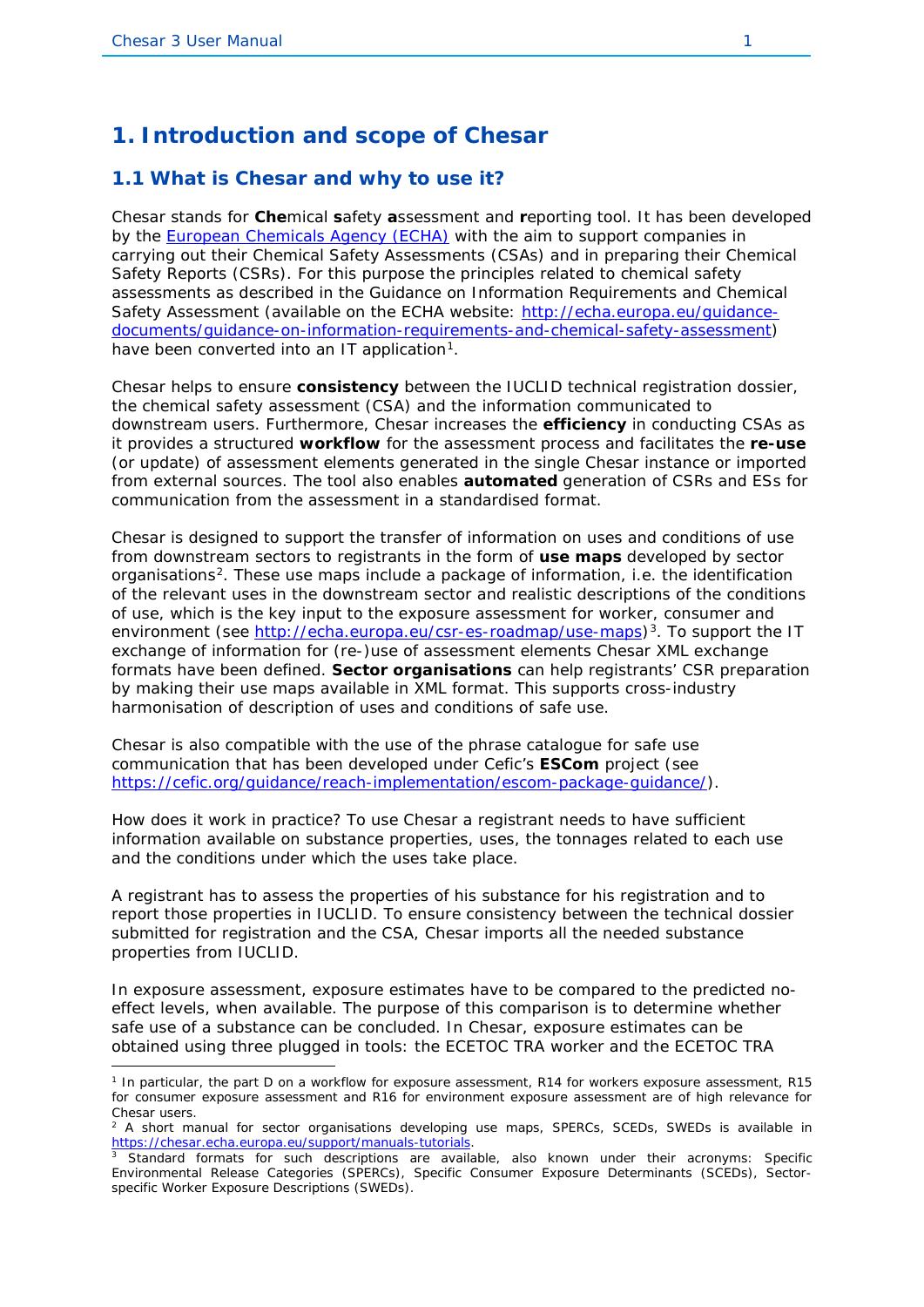*consumer* tool (available on [http://www.ecetoc.org/tra\)](http://www.ecetoc.org/tra) as well as EUSES 2.1.2 fate model for the environmental exposure estimates. Chesar also supports the assessments based on other exposure estimation tools or measured data. However no automated calculation of exposure estimates can be performed for other tools.

If the substance is hazardous but predicted no-effect-levels are not available, Chesar supports exposure scenario building with qualitative risk characterisation.

With Chesar it is possible to generate a full CSR combining the information on substance properties in the IUCLID technical dossier with the exposure assessment carried out by Chesar. Furthermore, the use description and an extract of the exposure assessment can be exported from Chesar to the registrant's IUCLID substance dataset.

Finally, with Chesar it is possible to generate exposure scenarios for communication to be annexed to the Safety Data Sheets (extended SDS).

[Figure 1](#page-5-1) illustrates how the data are expected to be exchanged between the different systems. All the data exchanges are supported by IT exchange formats.



<span id="page-5-1"></span>**Figure 1: IT support to data flow**

#### <span id="page-5-0"></span>**1.2 How has Chesar been developed?**

A consultation group composed of industry representatives and a few Member States has followed the development of the tool, supporting ECHA in setting the specifications and testing the tool during its development. Developments in industry, such as Generic Exposure Scenarios (GES), use maps, Specific Environmental Release Categories (SPERCs), Sector-specific Worker Exposure Descriptions (SWEDs), Specific Consumer Exposure Determinants (SCEDs) and ESCom package (exposure scenario for communication phrase catalogue and XML) have been taken into account for Chesar.

Chesar 1.0 was released in May 2010 and was a IUCLID plug-in. After version 2.0,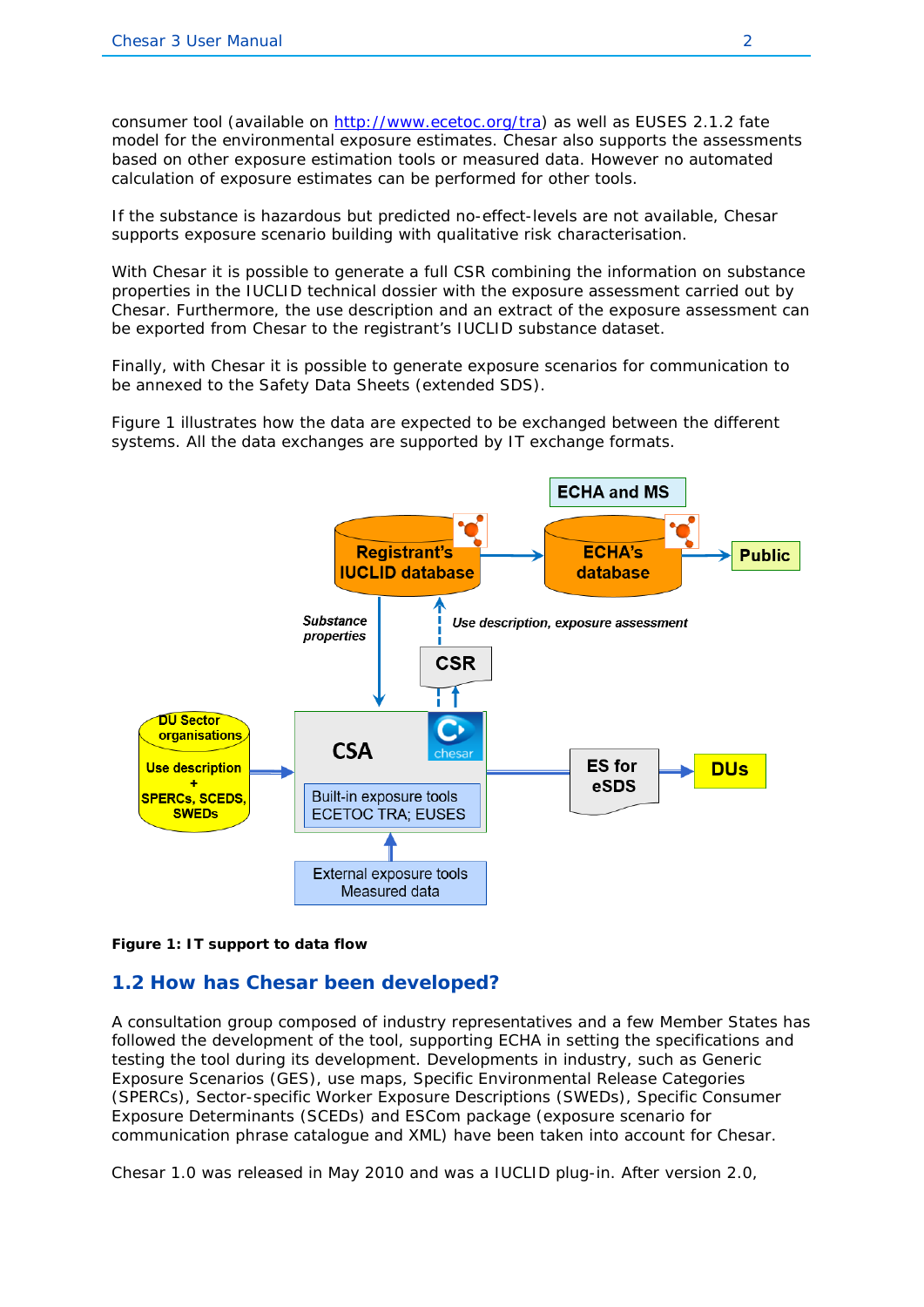Chesar became a web application. Chesar 2.3 was released in May 2014. Chesar 3.0 was released in June 2016. Assessments carried out with Chesar 2.3 can be migrated to Chesar 3 (see frequently asked questions on the Chesar website for more information).

To be involved in the future development of the tool you may indicate your interest by signing in to the Chesar website [\(https://chesar.echa.europa.eu\)](https://chesar.echa.europa.eu/).

#### **Acknowledgements**

ECHA thanks the members of the Chesar consultation group for their input during the Chesar development process and its testing. ECHA also thanks the European Centre for Ecotoxicology and Toxicology of Chemicals (ECETOC) for having made the code of the ECETOC TRA worker tool available free of charge and for having supported the ECHA team in the implementation of the tool.

#### <span id="page-6-0"></span>**1.3 Before starting using Chesar**

Before downloading and installing Chesar please **read carefully** the relevant information available on the Chesar website [\(http://chesar.echa.europa.eu/\)](http://chesar.echa.europa.eu/) and in particular:

- The installation manuals
- The release note which
	- o lists the key new features
	- o describes identified "known issues"

Chesar 3 has an **on-line help system**. Pressing the **independent on** available in most of the screens opens a short targeted help.

In case you face any issue or have any suggestion please provide them via the ECHA regulatory advice and support form [\(http://echa.europa.eu/contact\)](http://echa.europa.eu/contact).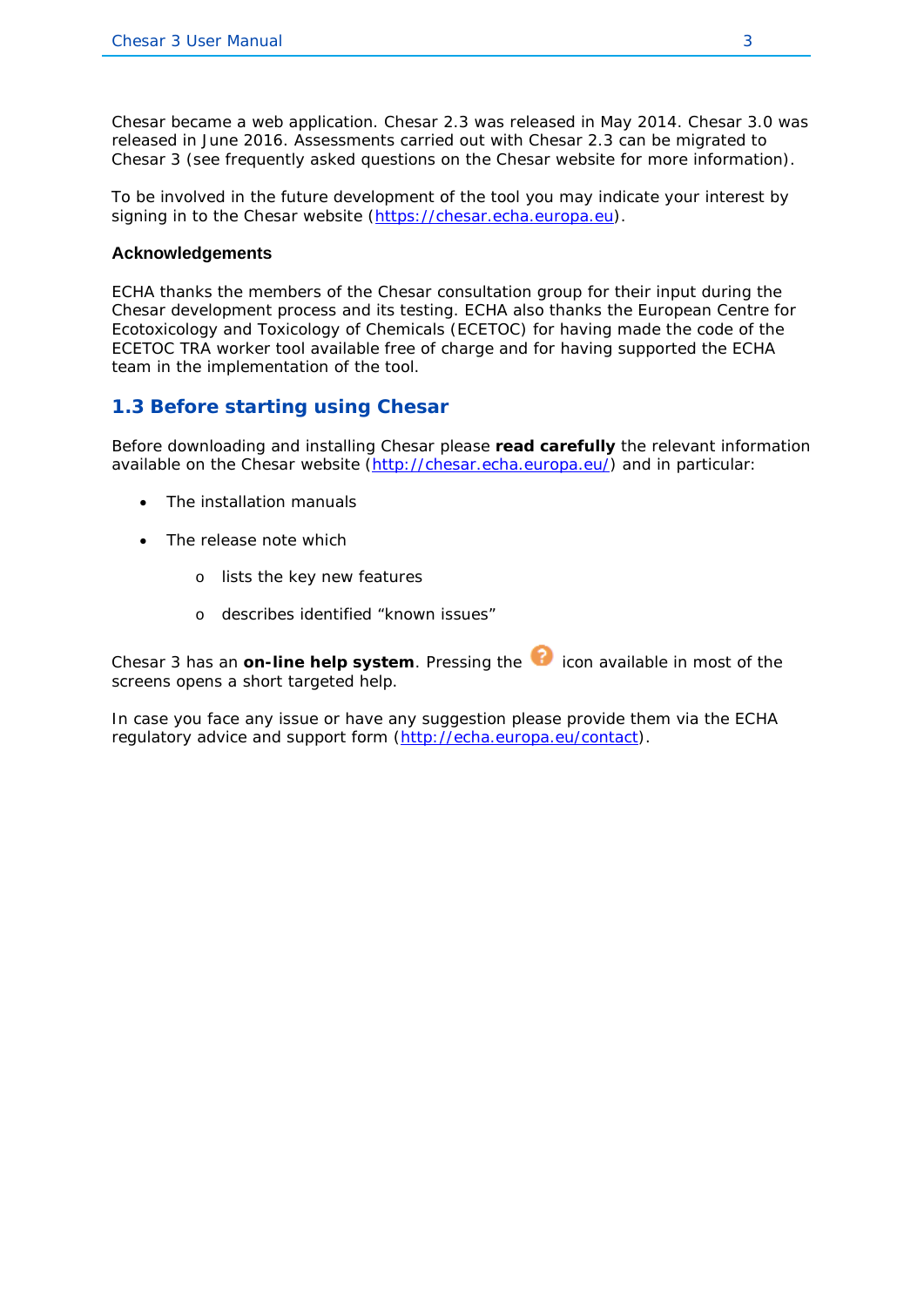## <span id="page-7-0"></span>**2. Assessment workflow supported by Chesar**

REACH requires exposure assessment and risk characterisation only for substances meeting the criteria for being classified as hazardous, or which are assessed to be a PBT/vPvB, or where certain information requirements have been adapted based on exposure considerations. If none of these three conditions applies, no exposure assessment is needed. Otherwise an exposure assessment has to be carried out addressing all hazards identified.

Chesar is divided in seven major groups of functionalities listed below. They are called **Boxes.** Boxes 1 to 5 support various steps in the assessment workflow. Box 6 supports the process via a library of CSA elements. Box 7 is about user management.

An icon is associated with each Box. All the icons form the main toolbar:



|   | Box 1 | Substances          |
|---|-------|---------------------|
|   | Box 2 | Uses                |
|   | Box 3 | Exposure assessment |
| ┪ | Box 4 | <b>CSR</b>          |
|   | Box 5 | ES for extended SDS |
|   | Box 6 | Library             |
|   | Box 7 | <b>Users</b>        |

The connections between the different Boxes and the resulting workflow is visualised in the figure below and briefly explained in the following section. More details are provided in the next chapters, as well as in the on-line help.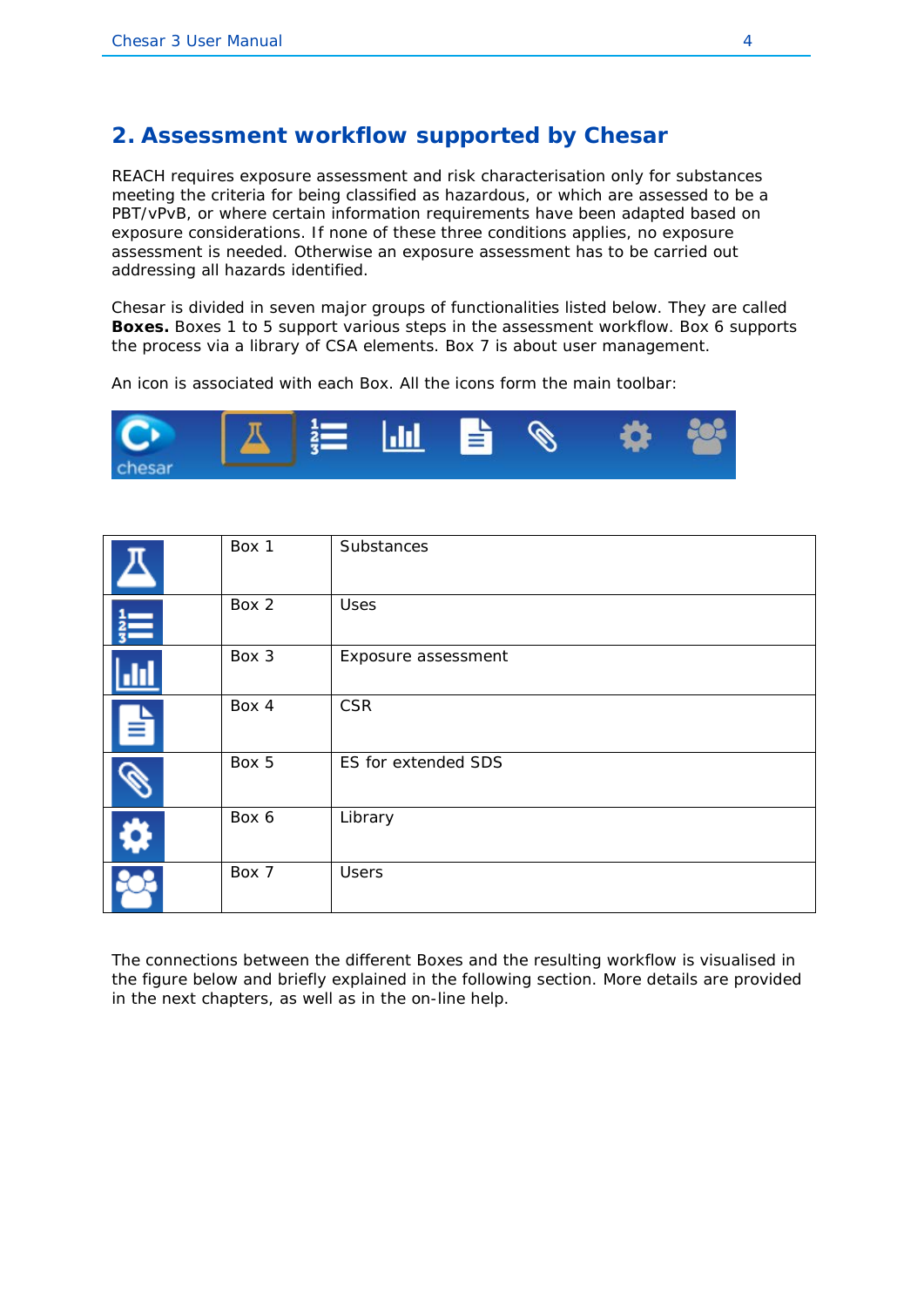

<span id="page-8-0"></span>**Figure 2: Chesar Assessment Workflow**



Box 1 Substances

To start the assessment process for a certain substance with Chesar, the hazard assessment according to Annex I of REACH must be available. Thus, all the information related to the substance's intrinsic properties needed for exposure assessment and risk characterisation is available in the IUCLID endpoint summaries. The Chesar user - the assessor – needs to import this information into Chesar with the Box 1 functionalities. This includes the conclusions from the hazard assessment, directly determining the required scope of exposure assessment and the type of required risk characterisation (qualitative or quantitative).

From Box 1 it is also possible to import and export full CSAs, e.g. for exchange with other assessors or for other substances.



Box 2 Uses

In Box 2, the assessor describes the uses of the substance in a structured way to ensure consistency between the use description and the exposure assessments. The assessor has to report the relevant uses of the substance following the Chesar life cycle tree structure, considering human health and environmental aspects as well as the tonnage break-down to the different uses. For each use, contributing activities for the environment and for human health can be created.

It is also possible to import or export life cycle trees or the so called CSA blocks (parts of life cycle tree with corresponding exposure assessment) to be used as starting point for the assessment of a substance.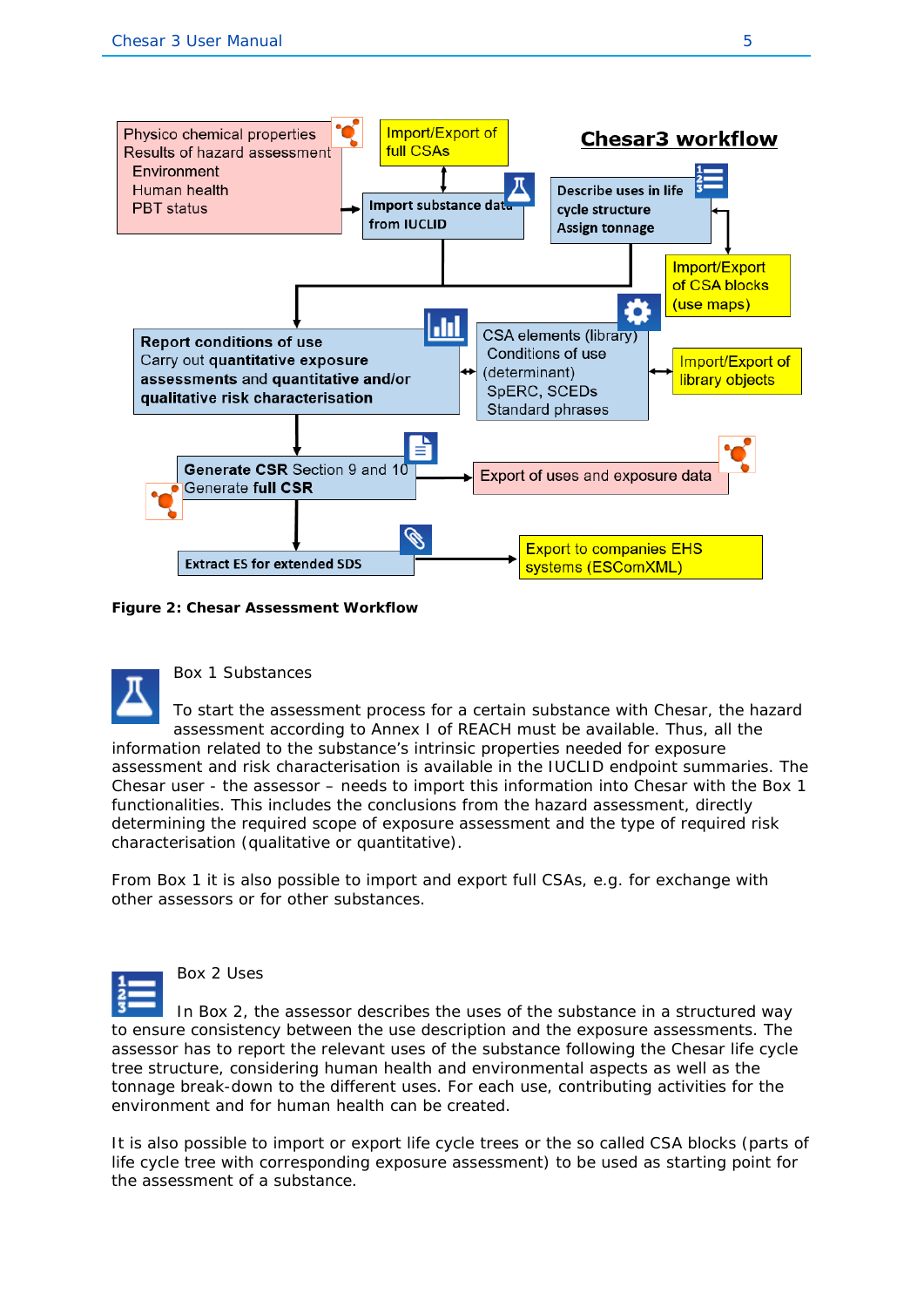Assessors can also upload sector use maps having been made available by sector organisations as Chesar importable files (see section [4.3 Import of use map\)](#page-15-0).



Box 3 Exposure assessment

In Box 3, the assessor has to identify and report the conditions for safe use for each contributing scenario.

The scope of exposure assessment (route/types of effects for humans, and environmental compartments to be covered) has been determined when importing the hazard conclusions from IUCLID (see Box 1). Depending on the substance properties and the uses, it may be sufficient to apply only the plugged in exposure estimation tools to demonstrate that the expected exposure is lower than the DNELs and PNECs. However, exposure datasets obtained by other methods may be needed in the following situations:

- The processes or activities relevant for a use cannot be assessed with the plugged-in tools (e.g. production of metal powders in hot or wet processes cannot be assessed with the ECETOC TRA for workers).
- The substance properties and/or the conditions of use are outside the boundaries of applicability of the tool (e.g. assessment of exposure to fumes from hot processes is not possible with ECETOC TRA for workers).
- After exhausting all available refinement options, the plugged-in tool still predicts an exposure exceeding the derived no-effect levels.

In such situations other exposure assessment methods need to be applied (including measured data). Chesar supports the systematic and transparent manual reporting of such assessments.

For hazards without DNELs or PNECs, conditions of use suitable to sufficiently control exposure for the specific hazard should be identified and reported.

Finally the assessor completes the risk characterisation, quantitatively and/or qualitatively as appropriate.



Box 4 CSR

In Box 4 the assessor can review the CSR which will be generated and report additional explanations for the CSR on the overall assessment approach applied or specific explanations at the level of single exposure scenarios.

In this Box it is also possible to generate sections 9 and 10 of the CSR as well as a full CSR (part A and B) integrating the information from IUCLID.

The use description as well as an extract of the exposure assessment can be exported to IUCLID section 3.5.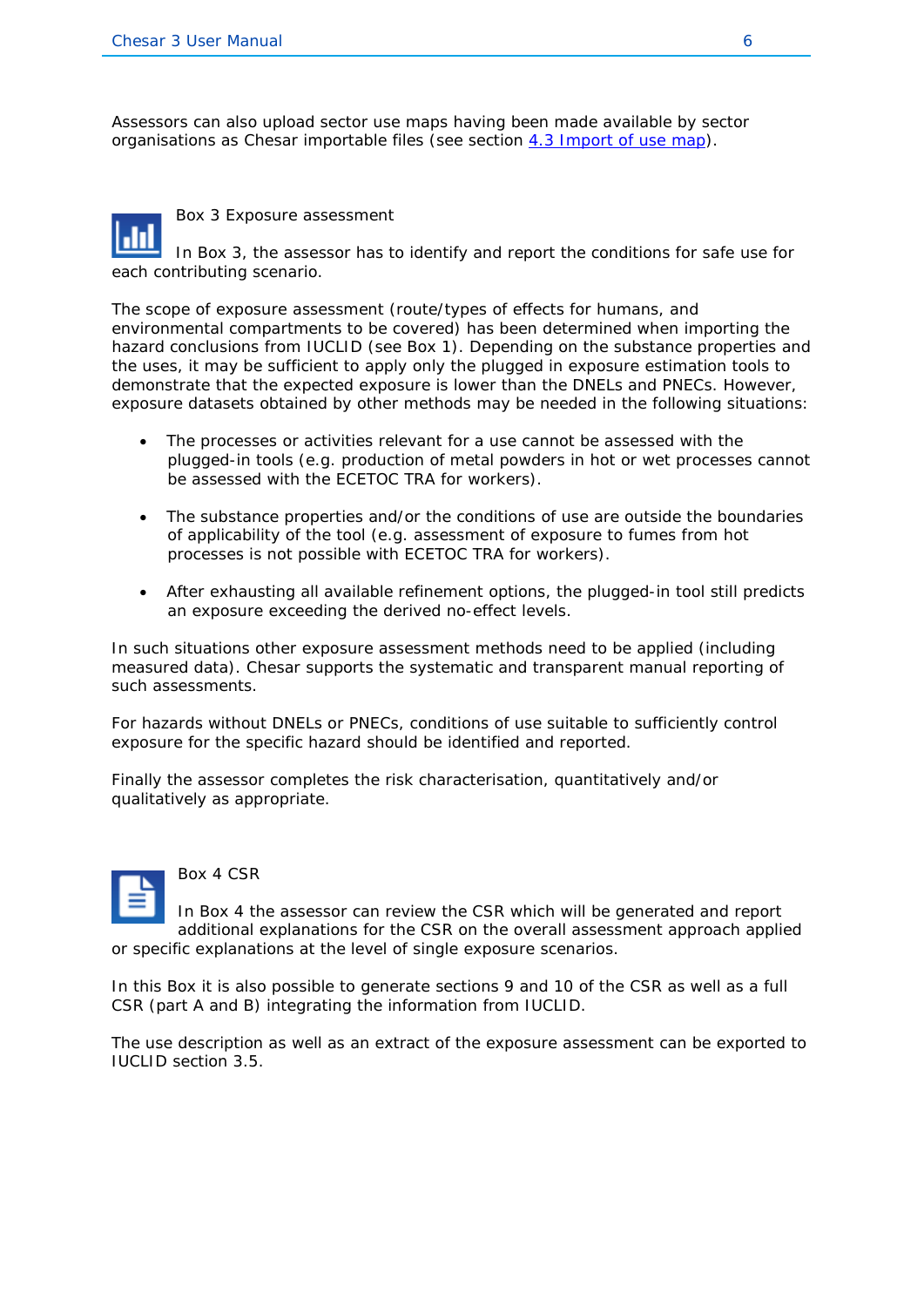

Box 5 ES for communication

Box 5 supports the assessor in generating the exposure scenarios for communication (named SDS ES in Chesar). They are to be annexed to the extended Safety Data Sheet (eSDS) being sent down the supply chain. The exposure scenarios for communication are based on the exposure scenarios for the CSR. In Box 5 the assessor can automatically generate default SDS ES for the full life cycle or for selected uses, including the standard phrases associated with the conditions of use selected in Box 3. The assessor may decide to add/remove standard phrases to each single condition of use in the SDS ES. Chesar supports the export of the SDS ES in ESCom XML format so that the information can be further processed in the recipient IT systems. Chesar also supports the generation of the SDS ES in an rtf format, possibly in any EU language if ESCom standard phrases have been used systematically and if a translation of the ESCom phrase catalogue is uploaded in the library.



Box 6 Library

Box 6 contains all functionalities of the Chesar library. The library enables creation, storage, import and export of objects that the assessor may need in his CSA work process. In Chesar 3 the following library objects can be managed:

Condition of use templates, Specific Environmental Release Categories (SPERCs), Specific Consumer Exposure Determinants (SCEDs), Sector-specific Worker Exposure Description (SWEDs) and standard phrases.

Some conditions of use are already built-in Chesar and are always available in the library. They mainly correspond to input to built-in release/exposure estimation tools but also to some agreed standardised conditions.

SPERCs, SCEDs and SWEDs correspond to sets of information describing specific conditions of use (and the corresponding release estimates to water, air, soil and waste for SPERCs) developed by industry sectors as part of their use maps.

The information in the exposure scenarios attached to the extended safety data sheets (eSDS) should be conveyed in the form of standard phrases. Chesar enables the import of standard phrases from phrase catalogues that have been developed respecting the Chesar format. A catalogue already available is the one developed by Cefic's ESCom project.

All these library objects are meant to be used across various assessments and, by this, to contribute to the harmonisation and efficiency of the assessments.

Please be aware that sectors may update the different elements of the published use maps, and also the EScom catalogue is foreseen to be regularly updated. Consequently you also need to regularly update your library.



Box 7 Users

Box 7 relates to the user and role management and is particularly relevant for the use of the Server version of Chesar. In addition, for users intending to create objects in the library, the assignment of a legal entity<sup>[4](#page-10-0)</sup> will enable identification of the author of the object.

<span id="page-10-0"></span><sup>4</sup> A IUCLID 6 legal entity can be exported directly from your IUCLID instance.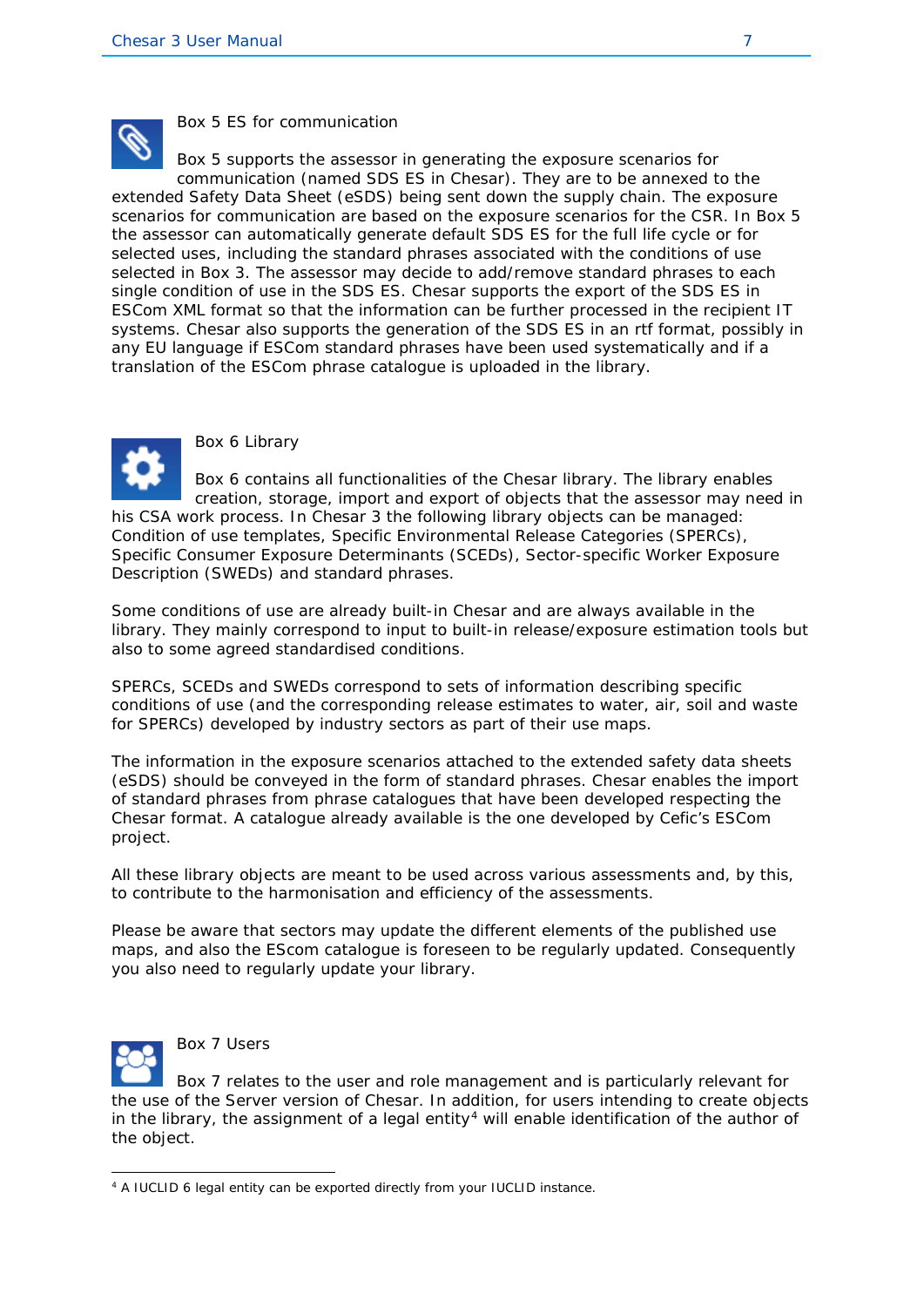## <span id="page-11-0"></span>**3. Box 1: Manage substances and CSAs**

#### <span id="page-11-1"></span>**3.1 Purpose of information requirements under REACH**

To enable exposure assessment and risk characterisation, the intrinsic properties of a substance need to be systematically characterised. This includes the properties that:

- drive releases from processes and products;
- determine the fate and distribution in the environment;
- lead to adverse effects on human health and/or in the environment;
- lead to explosion, flammability or oxidising hazards.

In order to facilitate the identification of appropriate risk management measures and to enable risk characterisation, the available knowledge on the substance properties is converted into a hazard characterisation:

- Conclusions on PBT and vPvB properties potentially triggering measures to minimise releases;
- Classification and labelling triggering certain risk management strategies;
- Derivation of no-effect levels below which no adverse effects are to be expected (DNELs and PNECs), providing the threshold for limiting exposure.

The IUCLID dossier contains a full documentation of the available information. Selected parts of this documentation are to be reported in chapter 1 to 8 of the Chemical Safety Report (CSR).

Chesar imports the information needed for carrying out the exposure assessment and risk characterisation from IUCLID.

#### <span id="page-11-2"></span>**3.2 From IUCLID to Chesar**

Information on the substance's intrinsic properties necessary for the chemical safety assessment must be entered into the correct sections and fields of IUCLID, so that it can then be imported into Chesar and correctly used for the assessment.

For each individual endpoint<sup>[5](#page-11-3)</sup> several records (endpoint study records) can be created in IUCLID for reporting the results of one or several studies carried out on the substance. In case several studies are available for one endpoint, one single value (e.g. a vapour pressure or DNEL) has to be selected or derived to enable the exposure estimation and risk characterisation. To do so, specific IUCLID sections (so-called **endpoint summaries**) exist for reporting the outcome of the assessment of the given endpoint. Such information, when relevant for the chemical safety assessment process, is imported and used in Chesar. This mainly concerns:

- Physico-chemical properties (section 4 of IUCLID)
- Environmental fate properties (section 5 of IUCLID)
- Environmental hazard conclusion (section 6 IUCLID summary), including PBT status (section 2.3 IUCLID summary)
- Human health hazard conclusion (section 7 IUCLID summary)

Based on the information on hazard conclusions uploaded from IUCLID, Chesar describes the type of risk characterisation required.

<span id="page-11-3"></span><sup>&</sup>lt;sup>5</sup> physico-chemical or fate property but also ecotoxocological or toxicological endpoints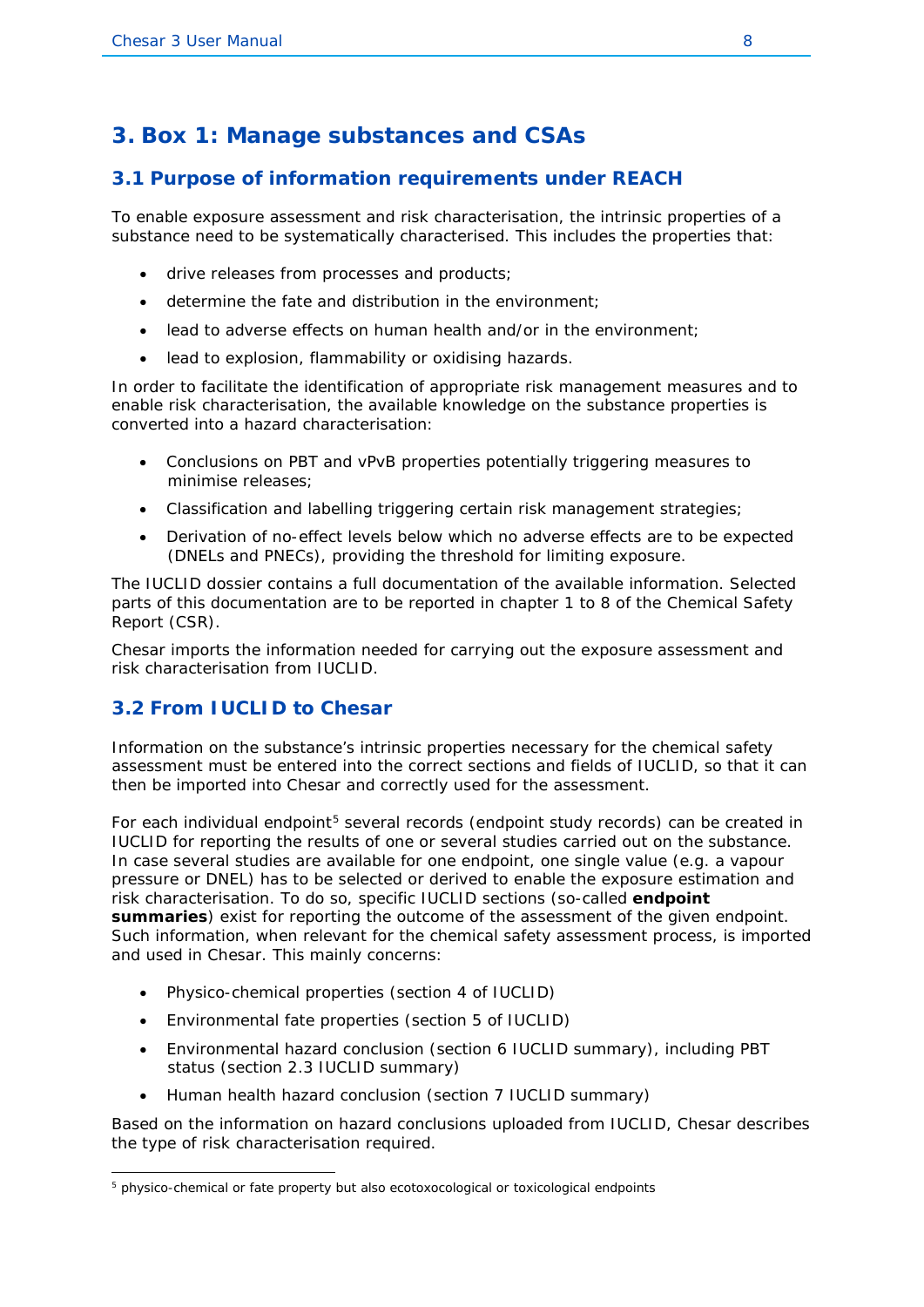$\Lambda$  In Chesar 3 a set of new functionalities has been implemented to enable the assessment of substances where more than one set of properties is needed. For that so called *assessment entities* have to be defined in IUCLID. See section [9](#page-28-0) for more information.

#### **1.1.1 Import of data from IUCLID to Chesar**

<span id="page-12-0"></span>There is a web service connection between IUCLID 6 and Chesar 3. When both IUCLID 6 and Chesar 3 are running you can search in IUCLID database directly from Chesar and import the dataset by a simple click.

Similarly in Box 4 it is possible to export data to IUCLID by a simple click.

#### **1.1.2 Modification of data**

<span id="page-12-1"></span>It is possible in Chesar to modify the values of all physico-chemical and fate parameters as well as the hazard conclusions, without changing the values in IUCLID. Nevertheless it is very important that before finalising the CSR the data are synchronised between IUCLID and Chesar.

#### **1.1.3 Synchronisation of data**

<span id="page-12-2"></span>If substance property data are updated in IUCLID 6 for a substance that has already been assessed in Chesar, the assessor needs to re-import the data from IUCLID 6 into Chesar to initiate the update of the CSA.

The Chesar synchronisation workflow is twofold:

- It displays the changes that have been made in the IUCLID 6 substance dataset and, once the substance is updated in the Chesar database,
- It adapts, where possible (including recalculation of some exposure estimates and RCR when relevant) the existing assessments on the basis of the property changes.

The adaptation of the assessment depends on the nature of the property changed:

- If one or more physico-chemical properties used by the exposure estimation tools built-in Chesar (ECETOC TRA workers and consumers as well as EUSES) are modified, the exposure estimates are recalculated as well as the RCRs.
- If the value of any DN(M)EL or PNEC is modified then the RCR values are recalculated;
- If the type of hazard conclusion is changed (e.g. qualitative to quantitative, higher qualitative hazard to lower qualitative hazard or vice versa), Chesar automatically indicates some of these modifications, but mostly the assessor needs to complement the change with additional information.

#### <span id="page-12-3"></span>**3.3 Creation of a Chesar substance**

Information on the substance's intrinsic properties necessary for the chemical safety assessment can also be entered directly in Chesar. Once the information is available, Chesar can use it for performing the assessment. However, it is not possible to define substances for which more than one set of properties is needed (i.e. no assessment entities can be defined directly in Chesar). In case substances are created directly in Chesar, it is important to note that there will be no possibility to export the information to IUCLID nor to generate a full CSR for these substances.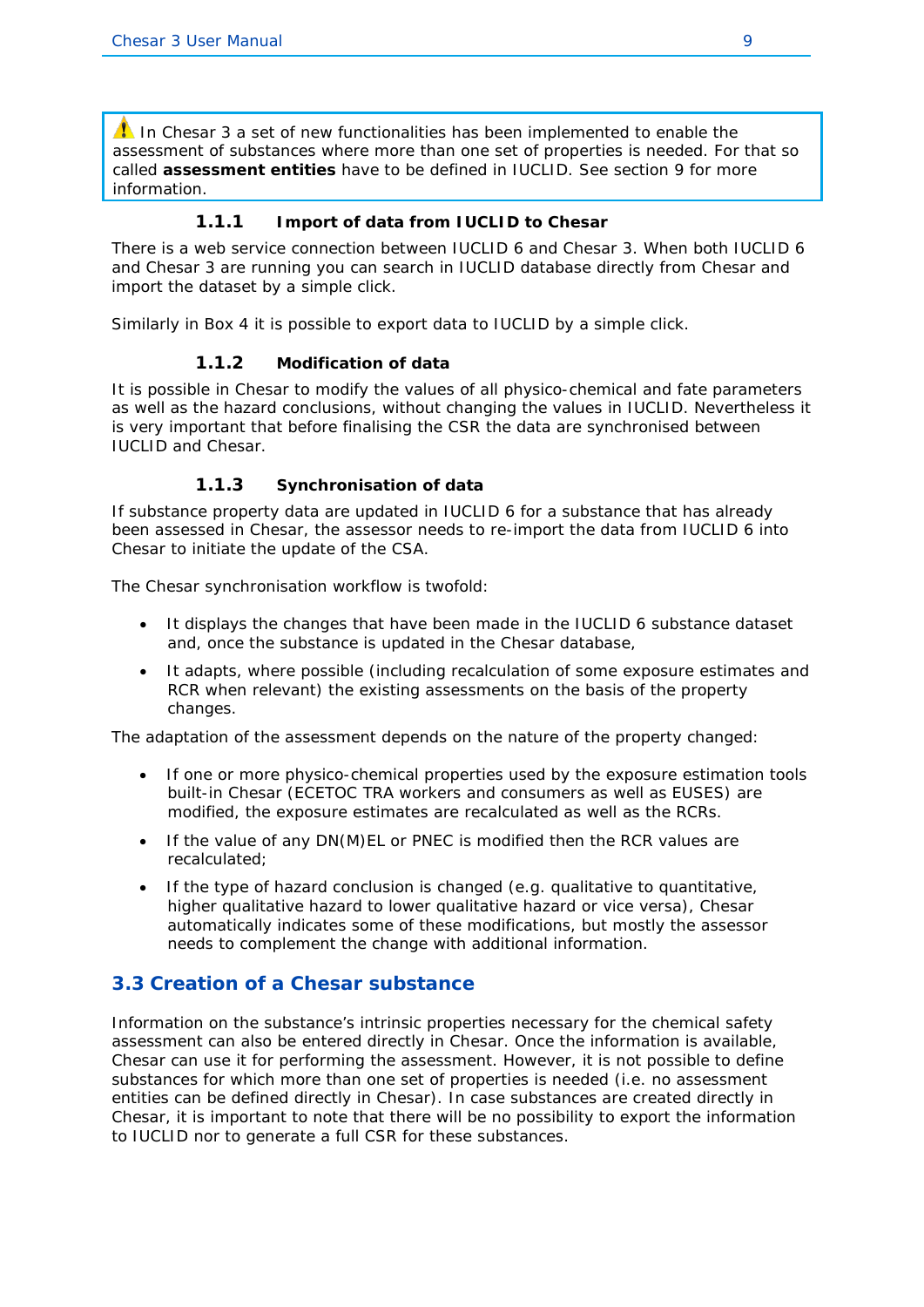#### **3.4 CSA management**

Each assessed substance in Chesar should have at least one CSA (Chemical Safety Assessment). Therefore, when starting an assessment, a CSA is automatically created by Chesar. In a standard assessment situation, this will be sufficient. There are no uses associated to a CSA when starting the assessment.

An assessor can also re-use an existing CSA for a substance as the starting point for the CSA for another substance. Import, export and storage of CSA file can be managed from **CSA management** in Box 1.

It is also possible to create several CSAs in Chesar, for example when a lead registrant wants to carry out a joint CSA and his own complementary CSA.

When creating a *Joint CSA* this will trigger

- That all uses transferred from Chesar to IUCLID section 3.5 are marked as "use assessed in a joint CSR"
- The generation of a "joint" full CSR (as explained in section [6.2\)](#page-22-2).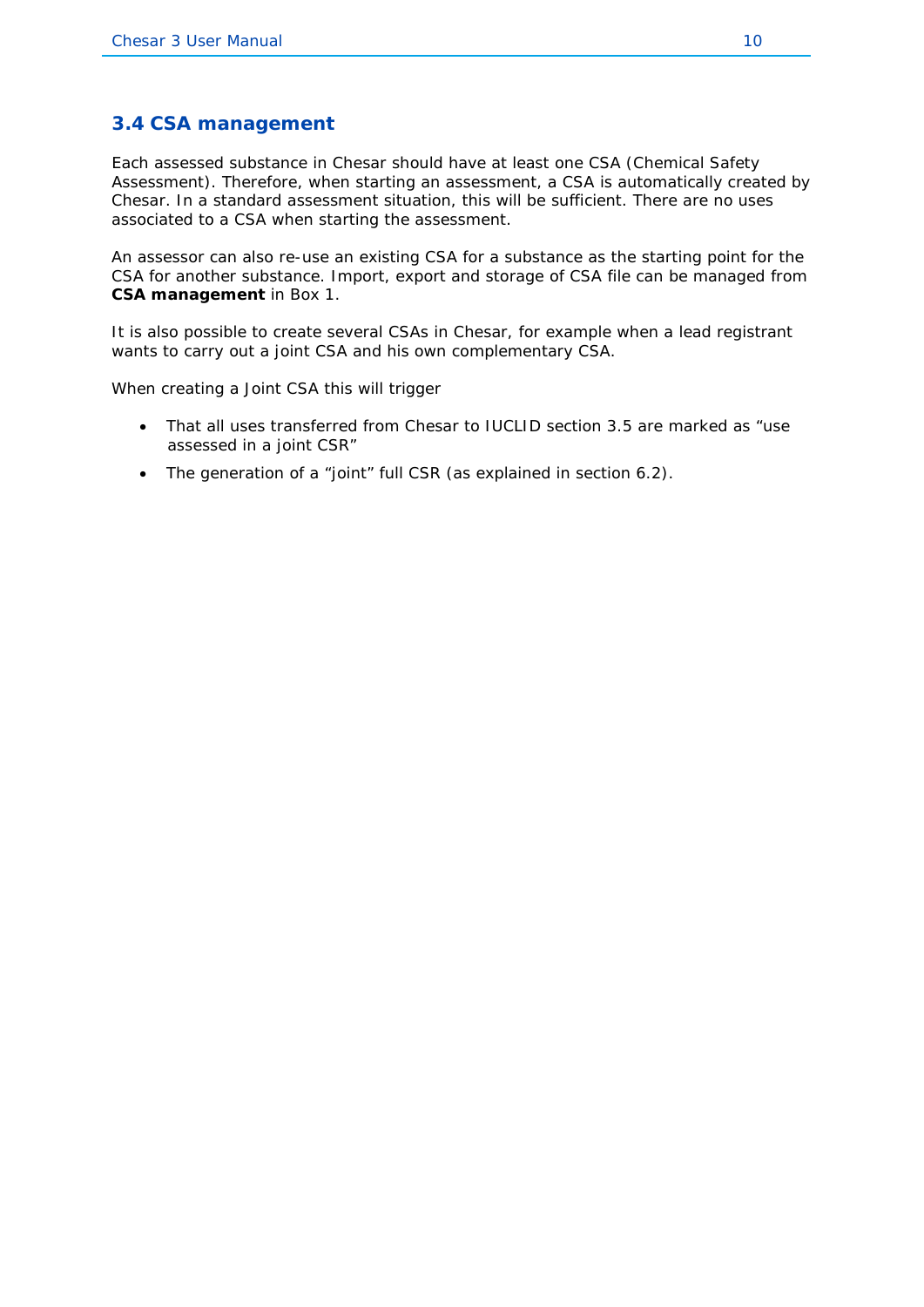## <span id="page-14-0"></span>**4. Box 2: reporting uses**

#### <span id="page-14-1"></span>**4.1 Purpose of use reporting under REACH**

In a Chemical Safety Report (CSR) all identified uses of a substance are to be addressed, and the whole life cycle of the substance related to these uses is to be covered. Registrants are expected to provide:

- A systematic overview of uses including intuitive use names and an indication of what the substance technically does in these uses;
- For each use an overview on the contributing processes or activities, i.e. an intuitive use name for each contributing activity and a corresponding use descriptor category;
- A further description of the processes covered under each use.

Reporting of uses needs to be done in a systematic and structured way to enable an efficient, complete and transparent assessment. Structured reporting of uses also facilitates communication with the different groups of downstream users.

Chapter R.12 of ECHA's Guidance on Information Requirements and Chemical Safety Assessment [\(http://guidance.echa.europa.eu/guidance\\_en.htm\)](http://guidance.echa.europa.eu/guidance_en.htm) provides detailed guidance on use description.

Assessors are expected to base their description of uses on information from downstream users, in order to obtain a realistic and relevant starting point for their assessment. Various downstream user sector organisations are publishing **use maps** in order to provide this information to registrations in a consistent and ready to use way. ECHA provides a single point of access for existing use map information.

#### <span id="page-14-2"></span>**4.2 Life cycle tree elements**

A life cycle tree in Chesar can have a maximum of 8 life cycle stages (= use types). They are:

- Manufacture
- Formulation or repacking
- Use (of substances as such or in mixture) at industrial sites
- Widespread use (of substance as such or in mixture) by professional workers
- Consumer use (of substance as such or in mixture)
- Service life (consumer)
- Service life (industrial sites)
- Service life (professional workers)

At each life cycle stage one of more uses can be created, depending on differences in the conditions of use and potentially resulting in differences in the emission factors. For each use created in Box 2, an exposure scenario (with the same name) is created in Box 3.

In addition to the 8 life cycle stages, two further elements are part of the default life cycle tree:

• **Manufacture/Import:** The life cycle tree is created from this node. This element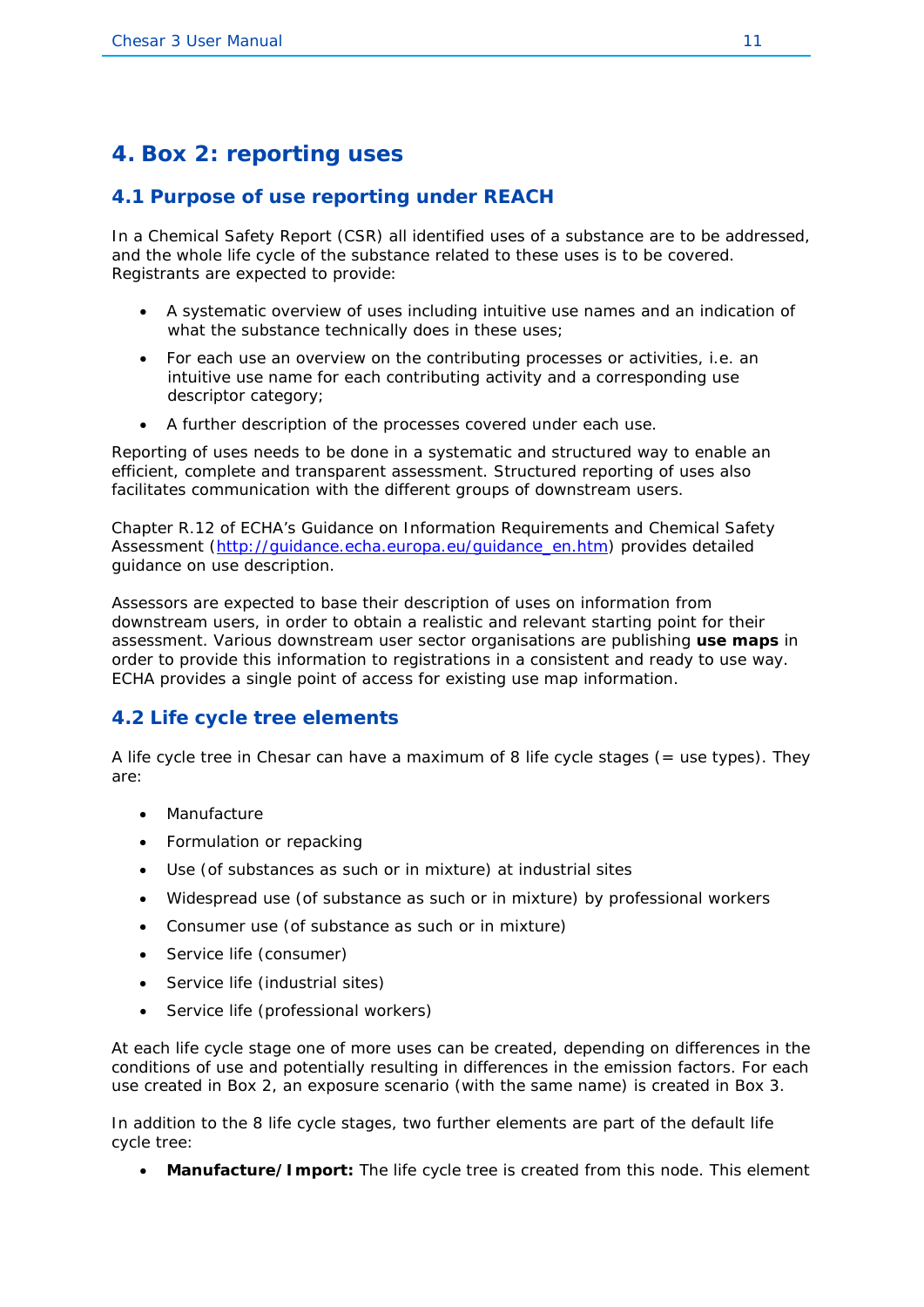at the top of the life cycle cannot be removed. It serves as the basis for calculation of the balance of tonnage to be assessed in the CSA. Also, there is a text field available where the assessor can insert a narrative that provides a concise overview on all the uses for the CSR Chapter 9.0.1.

• **Market sectors:** This element can be used in a flexible manner to build groups of uses according to formulating sectors, end-use sectors, particular customer groups or different functions the substance may deliver. Use maps (see section 4.3) are also a type of market sector.

Each **use** can be defined by an intuitive name, by an overall description of the technical processes carried out, and by a set of use descriptors. Then various information can be reported for the use, some needed for the CSA/CSR and for the ES for communication, and some only meant to populate the related fields in IUCLID.

For each use, two or more **contributing activities** can be defined. As a minimum, there needs to be one for human health and one for the environment. A contributing activity is described by its name and the assigned use description category.

The names of the uses and the contributing activities can be reported in the form of free text or in the form of standard phrases for communication in the supply chain (see section [7\)](#page-23-0).

The uses in Chesar can be represented in a hierarchical way, helping to get a good overview of the use pattern of a substance in a mass flow perspective. It may also help to connect market information with information requirements for the assessment, and to establish communication links with downstream organisations. At each level the tree can be branched out or not, depending on whether the conditions of use are different or similar across products and/or sectors.

There are several ways to build the life cycle tree. Life cycle tree elements can be added manually, or a complete life cycle tree, use maps or CSA blocks can be imported. The following table shows which elements are imported in each of these cases.

|                                                     | Life cycle tree                                                                      | Use map                                                             | <b>CSA block</b>                                                                                                                   |
|-----------------------------------------------------|--------------------------------------------------------------------------------------|---------------------------------------------------------------------|------------------------------------------------------------------------------------------------------------------------------------|
| Use description (Box 2)                             | List of uses incl.<br>contributing activities<br>(CA). Replaces any<br>previous uses | (One or) more uses<br>incl. CAs added to<br>already available uses. | One or more uses incl.<br>CAs added to already<br>available uses                                                                   |
| Conditions of use                                   | Not included                                                                         | Included                                                            | Included                                                                                                                           |
| Exposure assessment<br>and risk<br>characterisation | Not included                                                                         | Not included                                                        | Exposure assessment<br>and quantitative risk<br>characterisation<br>included. Qualitative<br>risk characterisation<br>not included |
| Information for ES for<br>communication             | Not included                                                                         | Included                                                            | Included                                                                                                                           |

#### <span id="page-15-0"></span>**4.3 Import of use map**

Registrants can find and download Chesar files with use maps from <http://echa.europa.eu/csr-es-roadmap/use-maps> if made available by sectors.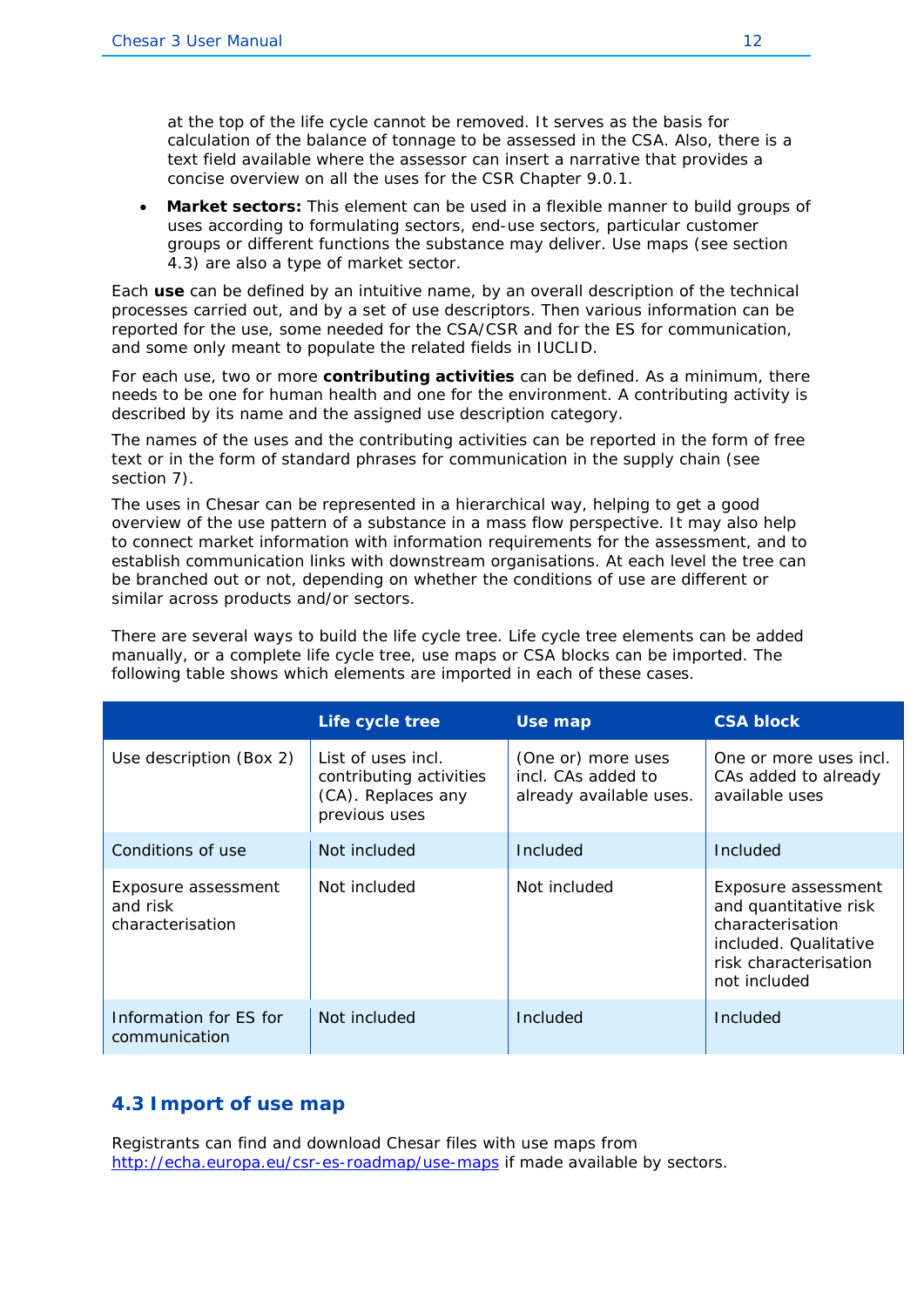The relevant use map can be imported in Box 2. Assessors are then expected to delete, if necessary, the uses or the contributing activities which are not relevant for their assessed substance and adapt the tonnage information to the substance tonnage. Additional information with regard to the use description can also be provided by registrants, such as, as a minimum, the technical function of the substance in the use. In case service life is part of the use map, the link between the uses leading to service life and the service life may have to be adapted by the assessor depending on the technical function of the registered substance.

When an updated use map is published by a sector, the new version can also be imported. The differences compared to the version already available in the life cycle tree will be shown, and a choice can be made whether the previously deleted uses and contributing activities should be included in the import.

Note: If downstream organisations have published/updated their use maps without making them available also as Chesar import files, seek for confirmation with the sector when Chesar files will become available. It is not advisable to manually transfer whole use maps into your assessment.

#### <span id="page-16-0"></span>**4.4 Exchange of a Chesar life cycle tree**

All uses reported in a life cycle tree format can be exported and imported. This may be useful, for example, if the derived life cycle tree is applicable as a starting point for various substances manufactured by a company or in a sector.

 $\triangle$  A life cycle tree in Chesar will only contain information on the use description. No information on the conditions of use are exported.

#### <span id="page-16-1"></span>**4.5 Exchange of Chesar CSA blocks**

A CSA block consists of a use or a market sector (including all related uses and contributing scenarios) with all the related exposure estimates, exposure scenarios and risk characterisation. Also a stand-alone contributing scenario can be exported as a CSA block. Exporting of CSA building blocks may be useful if such blocks are planned to be re-used for a substance with similar uses. A CSA block can be imported and integrated into a life cycle tree.

If the imported CSA block contains exposure datasets generated with one of the exposure estimation methods plugged into Chesar, the exposure assessment is automatically recalculated for the properties of the substance under assessment. Also the risk characterisation is adapted. Note that if exposure datasets have been reported manually (being either carried out by an external tool or corresponding to measured data), the exposure estimates may not be appropriate for other substances.

#### <span id="page-16-2"></span>**4.6 Link to exposure assessment (Box 3)**

For each use, an exposure scenario is created in Box 3. The title section of the exposure scenario consists of the corresponding information on uses and contributing activities entered in Box 2. This one-to-one relationship is meant to support consistency between use description and exposure scenario building.

In addition to their descriptor-functions, some of the descriptor-lists also support identification of the suitable exposure estimation entry in one of the **Tier 1 exposure estimation tools** plugged into Chesar. Assignment of:

• An environmental release category (ERC) and a tonnage for each use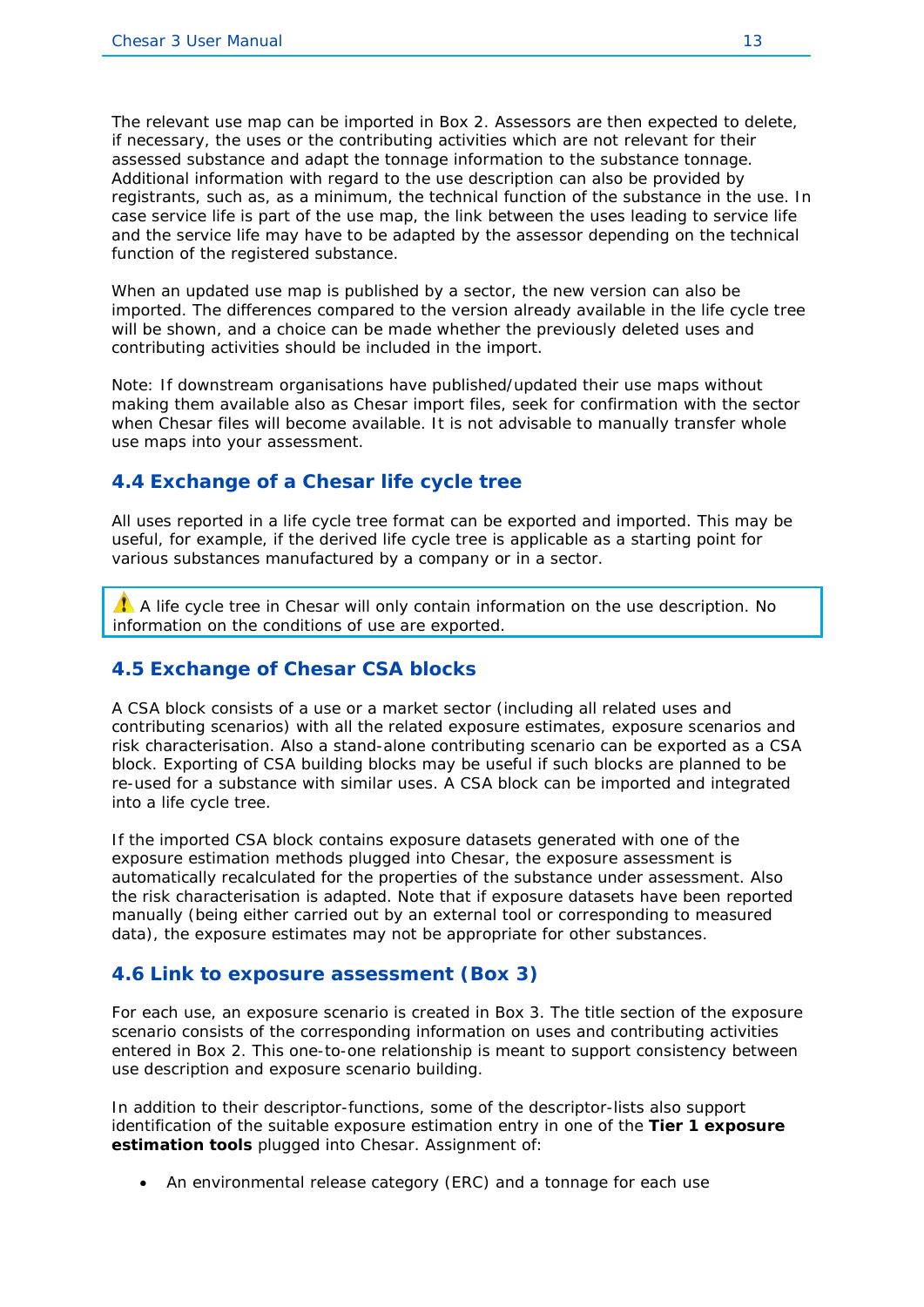- A process category (PROC) for a workers' contributing scenario
- A product category (PC) or article category (AC) for consumers' contributing scenario

enables the derivation of default conservative exposure/release estimates with the plugged-in exposure estimation tools, the ECETOC TRA and EUSES with the ERC-release factors. These estimates are driven by the operational conditions reflected in the use category and by the intrinsic properties of the substance.

#### <span id="page-17-0"></span>**4.7 Link to exposure scenario for communication (Box 5)**

For each use, an exposure scenario for communication is created in Box 5, based on the exposure scenario for the CSR created in Box 3. As for the CSR, the title section of the exposure scenario consists of the information on uses and contributing activities entered in Box 2.

This information can be standard phrases (for example developed at sector level and made available via the ESCom Catalogue, see section [8.2.5\)](#page-26-3) or free text information created by the single assessor. The use of standard phrases in the exposure scenario for communication facilitates easy recognition of exposure scenarios by downstream users, and the translation of exposure scenarios into the various languages.

Therefore it is advised to import a standard phrase catalogue and to make use of standard phrases as far as possible. When a relevant standard phrase is not available, proposals for new phrases can be submitted to ESCom (see [https://cefic.org/guidance/reach-implementation/escom-package-guidance/\)](https://cefic.org/guidance/reach-implementation/escom-package-guidance/). Preferably such proposals should be made by industry sectors rather than by individual registrants. Note: Free-text information created by the single assessor cannot be included into the ESCom XML export file transferring the exposure scenario for communication down the supply chain.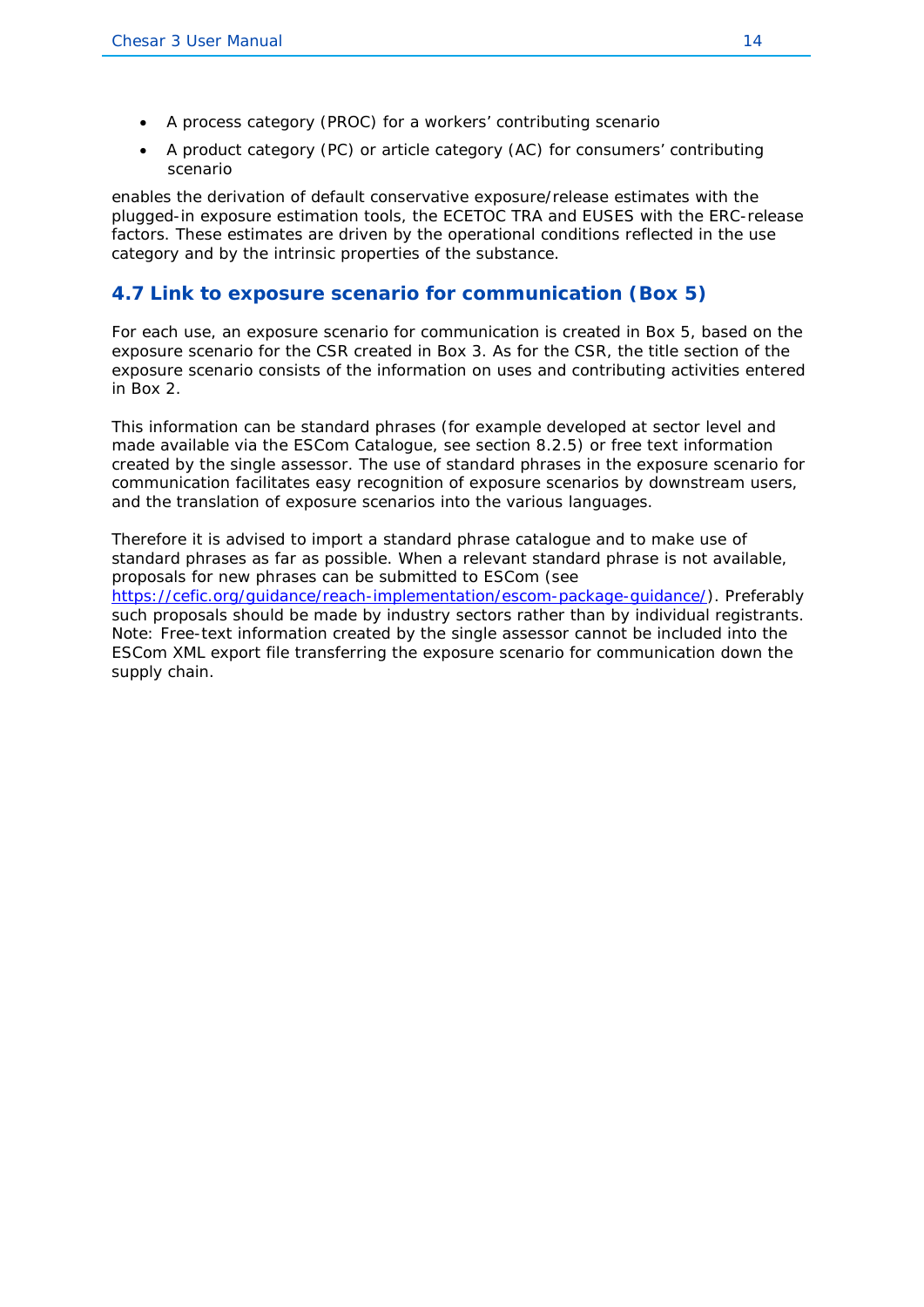## <span id="page-18-0"></span>**5. Box 3: Exposure assessment**

#### <span id="page-18-1"></span>**5.1 Purpose of exposure assessment under REACH**

Exposure assessment under REACH includes two elements: i) characterising the operational conditions and risk management measures ensuring control of risk (and hence safe use) and ii) predicting the exposure to humans and to the environment occurring under these conditions. If the predicted exposure is lower than the derived/predicted no-effect-levels (DNEL/PNEC), when available, control of risk is demonstrated. In the absence of a no-effect-level the exposure estimates cannot be compared with a threshold, and thus no risk characterisation ratio (RCR) can be calculated. In such case appropriate risk management measures should be identified and justified based on qualitative risk characterisation. Quantitative exposure assessments can be used as supportive information in a qualitative risk characterisation. For example, data-sets corresponding to uses taking place under contained conditions could be used to demonstrate minimisation of exposure.

In the risk characterisation the assessor is expected to systematically demonstrate that i) exposure assessment has been carried out for all hazards and all uses identified, and ii) that the expected exposure resulting from the use conditions (described in the exposure scenario) does not lead to adverse effects.

#### <span id="page-18-2"></span>**5.2 Description of the conditions of use**

The generated exposure estimates must be referenced to the conditions under which such exposure occurs. Such conditions of use may correspond to:

- The input parameters of a plugged-in or external exposure estimation tool
- The conditions under which releases or exposure have been measured
- Risk management measures with a certain effectiveness that can be applied to reduce an estimated release or exposure
- Measures minimising exposure in the context of qualitative risk characterisation

The conditions of use (see section [8.2.1\)](#page-25-3) are stored in the internal library of the tool and can be used for any assessment, when relevant. Standard phrases can be associated to them for facilitating the generation of the ES for communication.

There are various ways on how conditions of use get into the library:

- Some are available by default in Chesar 3 library (called built-in conditions of use).
- An assessor may import them as such or as part of SPERCs, SWEDs or SCEDs when created by e.g. sector associations, or as part of assessments created by other Chesar users (importing a *Chesar substance*, a *Chesar CSA,* a *Chesar use map* or a *Chesar CSA block*).
- They can also be created by the assessor himself.

#### <span id="page-18-3"></span>**5.3 Environmental assessment**

The environmental protection targets to be taken into account are: water and sediment organisms (freshwater and marine), predators in the aquatic food chain (freshwater and marine), sewage treatment plant organisms, agricultural soil organisms, predators in the terrestrial food chain, and air.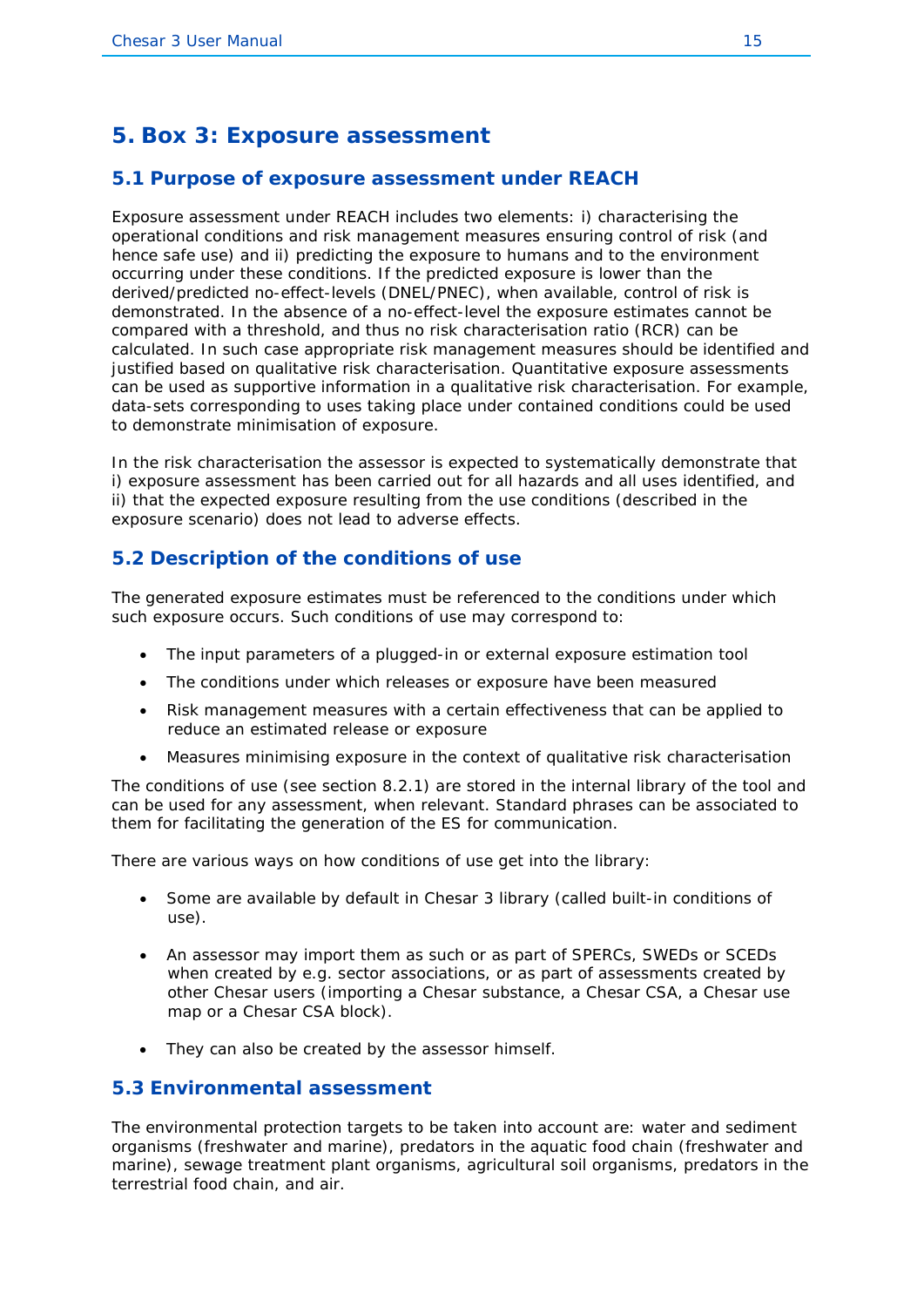In addition exposure estimates are to be generated for intakes by humans via the environment. This includes concentration of substance in air, drinking water and different food items (e.g. root cops, dairy products, meat and fish).

In the use description (Box 2), uses at industrial sites and widespread uses (by professional workers and consumers) are systematically differentiated. The exposure assessment for these two types of uses differs from each other:

- Uses at **industrial sites** are assessed for one generic, representative site per use. It is assumed that a certain tonnage is used at this one single generic site, and that a certain fraction of the use tonnage at this site is released (depending on the conditions of use). The release factor depends on the operational conditions and risk management assumed for the generic site. As there may be very large and very small industrial sites for one use, two contributing scenarios (or even the definition of two different uses) may be needed to reflect the difference in conditions and tonnage. By default it is assumed that the discharge from the site is treated in a standard (municipal) biological sewage treatment plant (STP), releasing to a standard environment, and that the STP sludge is applied to agricultural soil. However the assessor can change these assumptions.
- For **widespread uses** by consumers or professional workers (e.g. consumer activities, professional cleaning or other maintenance services, office work, "use" of houses and roads) it is assumed that the market tonnage is evenly distributed in space and time. The assessment is carried out for a standard town with 10,000 inhabitants and a corresponding use tonnage (fraction of the market tonnage). Depending on the conditions of use a certain fraction of this tonnage is assumed to be released to the sewage system, and treated in a standard (municipal) biological sewage treatment plant. Usually the assessor will not overwrite these default assumptions on the local conditions for a substance marketed across Europe. The releases from all uses into the municipal sewage system are aggregated to derive an aggregated exposure estimate for widespread uses.

Exposure concentrations in the different environmental compartments can be estimated by the EUSES 2.1.2 fate model, based on the release rates to water, air and soil. EUSES 2.1.2 is built-in Chesar. The Chesar release module supports several methods for estimating the release rates: release factor based on the ERC, estimated release factor based on Specific Environmental Release Categories (SPERCs, see section [8.2.2\)](#page-26-0) or on another source of information, or measured release. In addition releases to external waste treatment can be reported. Releases to waste may be generated from the process itself (including the fraction left in a packaging when relevant) and by transfer of substance to waste by the on-site risk management measures (applied to waste water or exhaust air). Detailed explanations of environmental exposure assessment are available in the Guidance on Information Requirements and Chemical Safety Assessment Chapter R16: Environmental exposure assessment.

The Predicted Environmental Concentrations (PECs) for the generic site or generic town are estimated taking into account the so-called "local concentrations" (Clocal) and "regional concentrations". The regional concentration results from all the uses of a substance and is calculated by EUSES in the background. The regional concentration is added to the local concentration for deriving the local PEC, in order to take into account that a single site or a single town does not discharge into a virgin environment, but just adds to emissions released by other sites or towns.

The following scheme summarises the main steps of exposure assessment for the environment. A default assessment can be carried out, if an Environmental Release Category (ERC) and a tonnage has been assigned to the use in Box 2.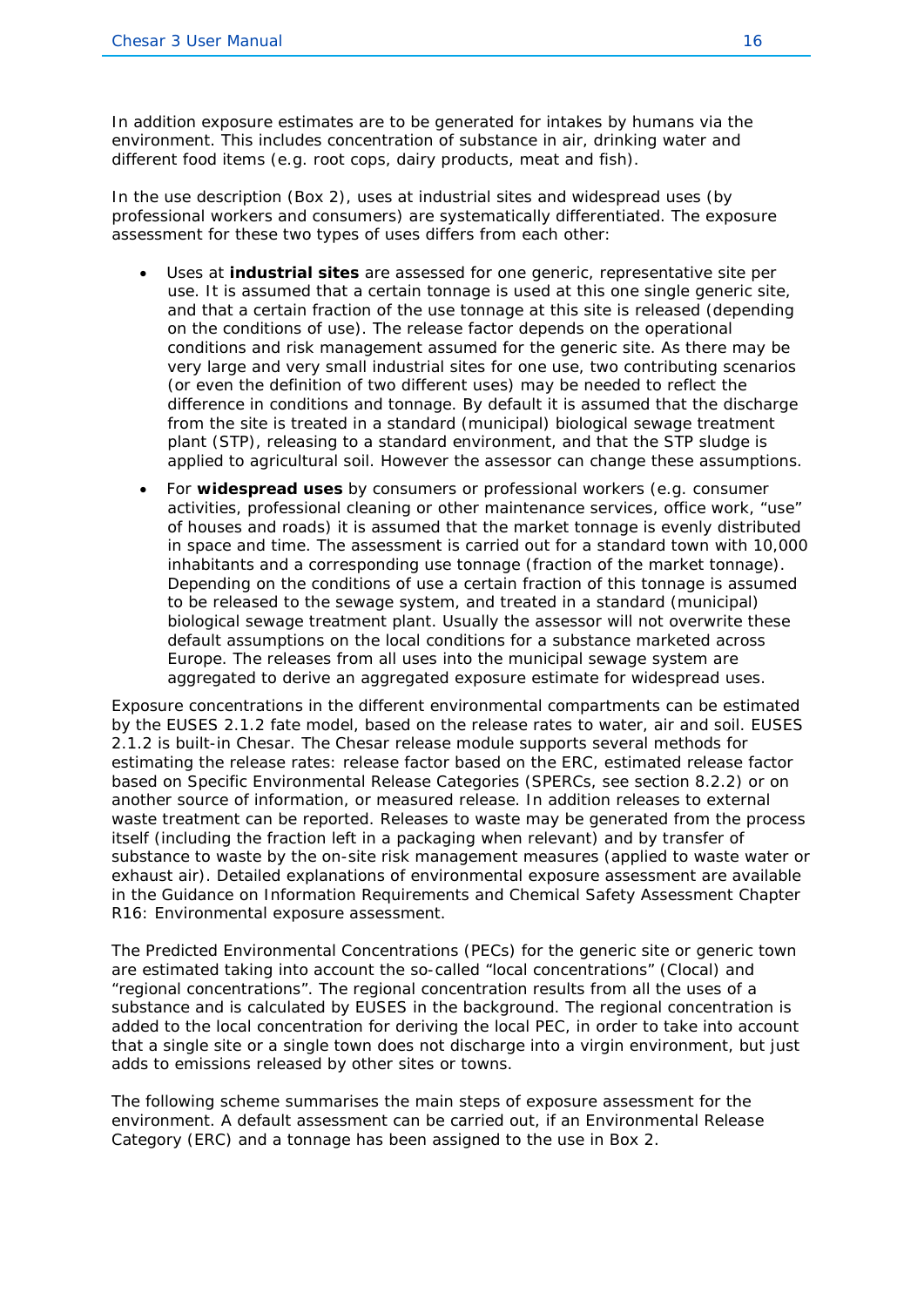

#### <span id="page-20-1"></span>**Figure 3: Environment assessment workflow**

For substances considered as being PBT or vPvB, releases have to be minimised, and therefore appropriate conditions of use have to be reported to ensure this. The release estimation is done as for non PBT-substances. Exposure however cannot be estimated with sufficient reliability in a **regional** environment. This is due to the large uncertainties in predicting the fate, distribution and long-term effects of such substances in the environment, in particular regarding accumulation in the food chain. Consequently no regional concentrations are calculated. It is nevertheless possible to report measured regional concentrations if available. For the **local** environment however the concentrations (Clocal) for water, air and agricultural soil are estimated.

#### <span id="page-20-0"></span>**5.4 Assessment for human health**

The registrant under REACH is required to provide information on various toxicological endpoints in his registration. This includes local effects (irritation, corrosion) and systemic effects (mutagenicity, carcinogenicity, reproductive toxicity, or toxic effects to other organs). Such effects may occur after short single exposure or after long-term repeated exposure. The exposure triggering such effects may take place via inhalation, dermal contact or oral intake. Oral intake is only considered for consumers/general population.

Where a hazard has been identified, exposure assessment and risk characterisation is required for the corresponding route(s) of exposure, types of effect and target groups. Exposure information obtained with exposure estimation tools or measured data may be used.

The ECETOC TRA Workers exposure estimation tool (v3) is built-in to Chesar. It can provide estimates for long-term (repeated) inhalation and dermal exposure. It can also provide estimates for short-term (acute) inhalation exposure occurring during a work day. Sector-specific worker exposure descriptions (SWEDs) can be used as input in order to carry out the assessment based on realistic and representative conditions of use.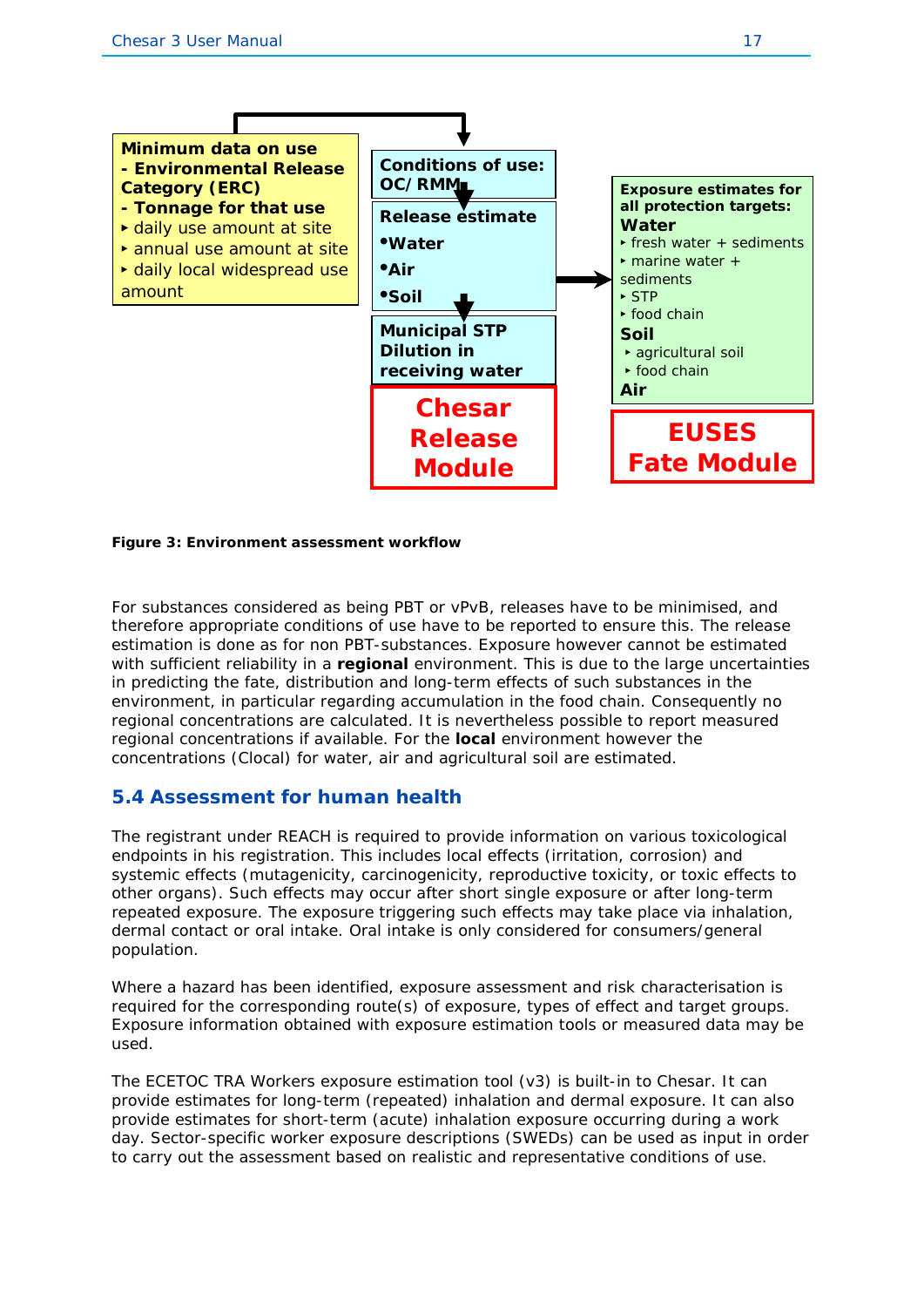Also the ECETOC TRA Consumers exposure estimation tool (v 3.1) is built-in to Chesar. Note that there are some deviations compared to the ECETOC implementation of the TRA, as the implementation in Chesar has been aligned with the principles laid down in the update of Guidance R15. It can provide estimates for long-term (repeated) inhalation, dermal and oral exposure. Specific Consumer Exposure Determinants (SCEDs) can be used as input where no product specific inputs are available in the TRA, or where an assessor wishes to overwrite the build-in defaults (see section 8.2.3).

The ECETOC TRA tools are available on ECETOC website<http://www.ecetoc.org/tra>

A Owners of other exposure tools may decide to provide the outputs of their assessments in a Chesar compatible format, so that they can be easily uploaded and integrated into the Chesar-based CSA. For more information, contact the Chesar helpdesk at https://echa.europa.eu/contact/reach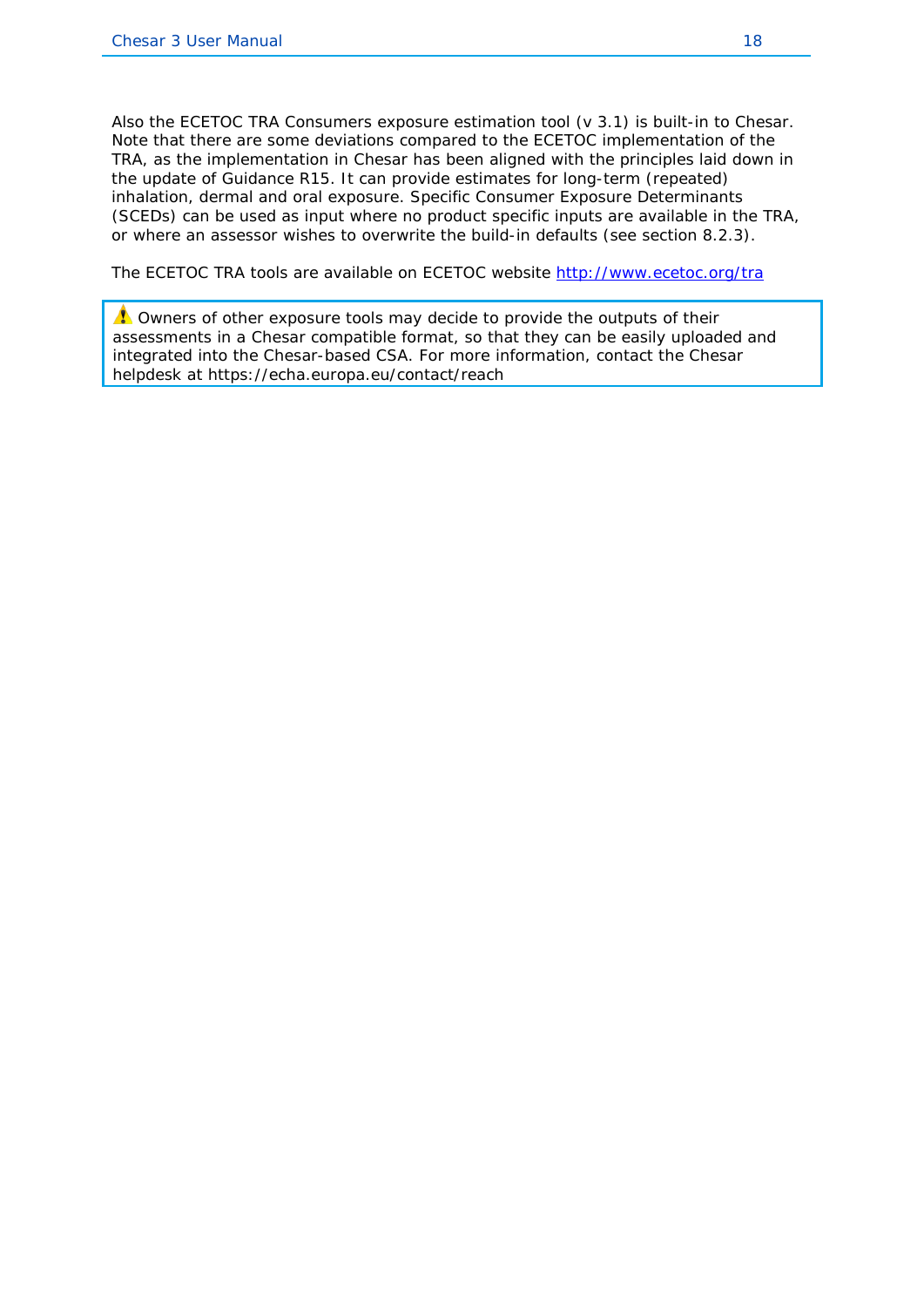## <span id="page-22-0"></span>**6. Box 4: Generating the CSR and exporting information to IUCLID**

Sections 9 and 10 of the CSR are generated from Chesar. In line with the principles laid down in the CSR format prescribed in Annex I of the REACH regulation, the Chesar generated CSR differs in two aspects from the REACH Annex I format:

- A Section 9.0 has been included for enabling the registrant to provide some systematic explanation across the whole exposure assessment; this also includes information on common (not use-specific) risk management measures that are applicable across all exposure scenarios, and where section 7 and 8 of the safety data sheet is a more suitable place for communication than repeating such measures in each exposure scenario for communication.
- The risk characterisation per use has been merged with the exposure estimation, and thus Chapter 10 only refers to risks resulting from exposure across uses (aggregated exposure from multiple sources).

The structure of section 9 and 10 of the CSR as generated by Chesar is provided in Annex 1 (see section [10\)](#page-30-0).

#### <span id="page-22-1"></span>**6.1 Completing the information before generating the CSR**

Before generating the CSR the assessor will be able to view and edit the full CSR in Box 4. He may in particular want to provide some general explanations to facilitate the understanding of his CSR. He can explain his approach to the assessment (for all or at least for most of his ESs) for the environment, man via environment, workers and consumers. This may include explanations on the assessment methods applied, the approach taken to identify the representative operational conditions and risk management measures for the different uses, or approaches to qualitative risk characterisation.

Also, the assessor may want to add information on common (not use-specific) risk management measures that are applicable across all exposure scenarios. Such information is reported in section 9.0 of the CSR but not transferred to the exposure scenario for communication, and may include for example information on glove material or measures related to physicochemical hazards.

#### <span id="page-22-2"></span>**6.2 Generating a full CSR with IUCLID**

To generate a full CSR, the data from IUCLID to populate sections 1 to 8 are needed. The full CSR can be generated in Chesar when a connected IUCLID instance is running. For that all the uses need to be first exported to IUCLID to ensure synchronisation between section 2 of the CSR on manufacture and use (generated from the data in IUCLID) and sections 9 and 10.

When generating the full CSR the system will check that the data on the substance properties are synchronised between IUCLID and Chesar. If not, data from IUCLID will have to be re-imported in Chesar before a full CSR can be generated.

From Chesar, it is also possible to create the CSR record in IUCLID (in section 13.1). In this newly created section, together with the information related to CSR part A, the full CSR report and the export of the CSA in Chesar format can be automatically attached with the CSR is generated. At the same time, Chesar can also report directly to IUCLID the relevant exposure information.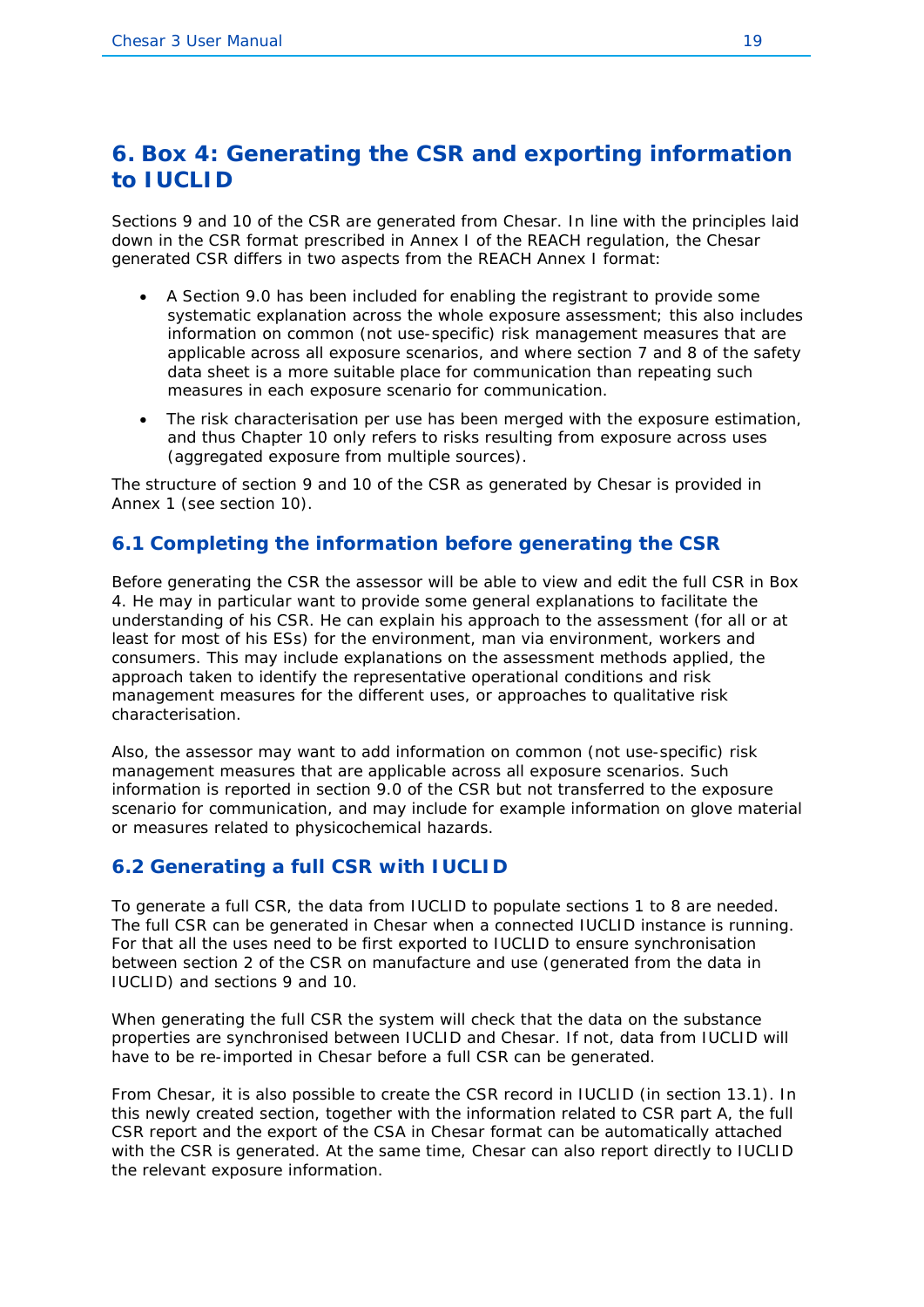## <span id="page-23-0"></span>**7. Box 5: Generating exposure scenarios for communication**

#### <span id="page-23-1"></span>**7.1 Purpose of exposure scenarios for communication under REACH**

Chesar generates the set of exposure scenarios to be annexed to the safety data sheet of the substance. A table of contents provides an overview on all the ESs contained.

The exposure scenarios for communication are meant to transport selected parts of the information documented in the CSR to the users of the substance (downstream users). The exposure scenarios are expected to be use-specific and to describe in terms of operational conditions and risk management measures how the substance can be safely used. The title of the exposure scenario should enable downstream users of substances to identify whether the exposure scenario contains information relevant to them. They compare then the relevant exposure scenario communicated to them with their actual conditions of use on site, and the design and intended use of mixtures and articles they produce (if relevant). Based on this, downstream users should be able to establish whether or not they work within the conditions that have been demonstrated to be safe in the registrant's CSA.

The exposure scenario for communication may also include information related to exposure estimates and the method/tool applied for exposure assessment. This is to ensure transparency, to facilitate interpretation of the exposure scenario by the downstream users, and eventually to enable recalculation of exposure estimates with modified conditions of use.

#### <span id="page-23-2"></span>**7.2 Structure of the ES for communication**

An exposure scenario for communication consists of four sections:

- **Section 1: Title section.** This section provides an overview on the use addressed in the exposure scenario, by reporting the main elements of the use description: name of the use, of the contributing scenarios (and their relevant use descriptor and SPERC/SWED/SCED used if applicable), as well as information on the relevant market (sector of use, product category).
- **Section 2: Conditions of use affecting exposure.** This section contains the operational conditions and the risk management measures for each of the contributing scenarios of the exposure scenario. Each contributing scenario may be structured with a number of sub-headlines labelling the different types of operational condition or risk management measures.
- **Section 3: Exposure estimation and reference to its source.** This section contains the exposure estimates and risk characterisation ratios, when available, for each contributing scenario and a corresponding reference to the exposure estimation method/tool applied.
- **Section 4: Guidance to DU to evaluate whether he works inside the boundaries set by the ES.** This section can be used to provide advice to downstream users on how the exposure estimates may be re-calculated based on modified input parameters on the condition of use.

Chesar generates the exposure scenario for communication

In printable format (rtf): various options are offered to the user for some customisation of this print out, for example the possibility to: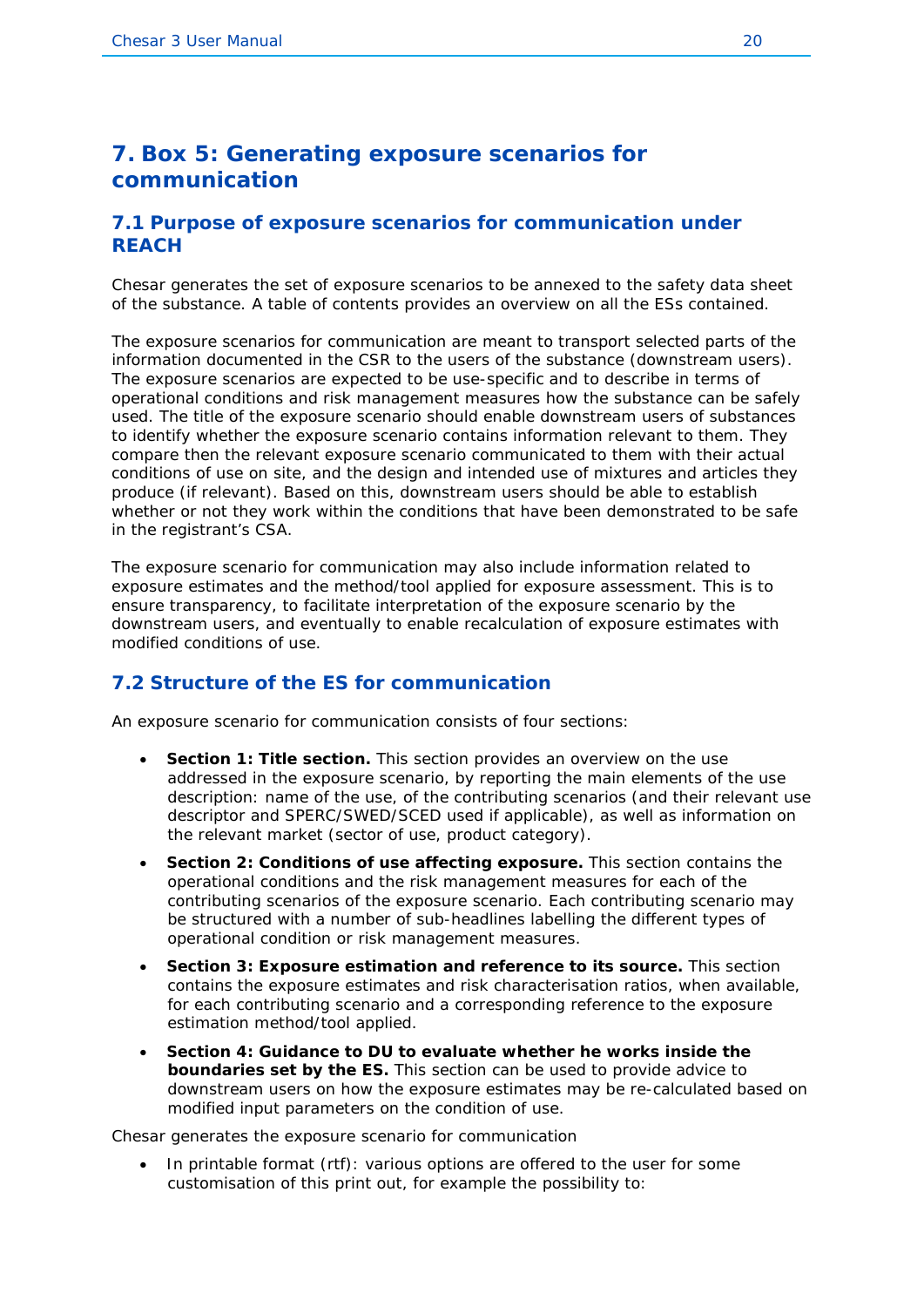- o Include or exclude the ES sub-headings in section 2
- o Prevent repetition of conditions of use which are the same for all the contributing scenarios within one use
- o Include or exclude section 3[6](#page-24-0)
- o Select an EU language. Note that the content of the ES will only be translated if ESCom standard phrases have been used and if translations of those phrases have been uploaded in Chesar.
- In ESCom XML format to facilitate the automated transfer of the information into the receiving safety data sheet systems along the supply chain.

<span id="page-24-0"></span><sup>6</sup> Section 3 cannot be added in case of substances assessed via assessment entity groups.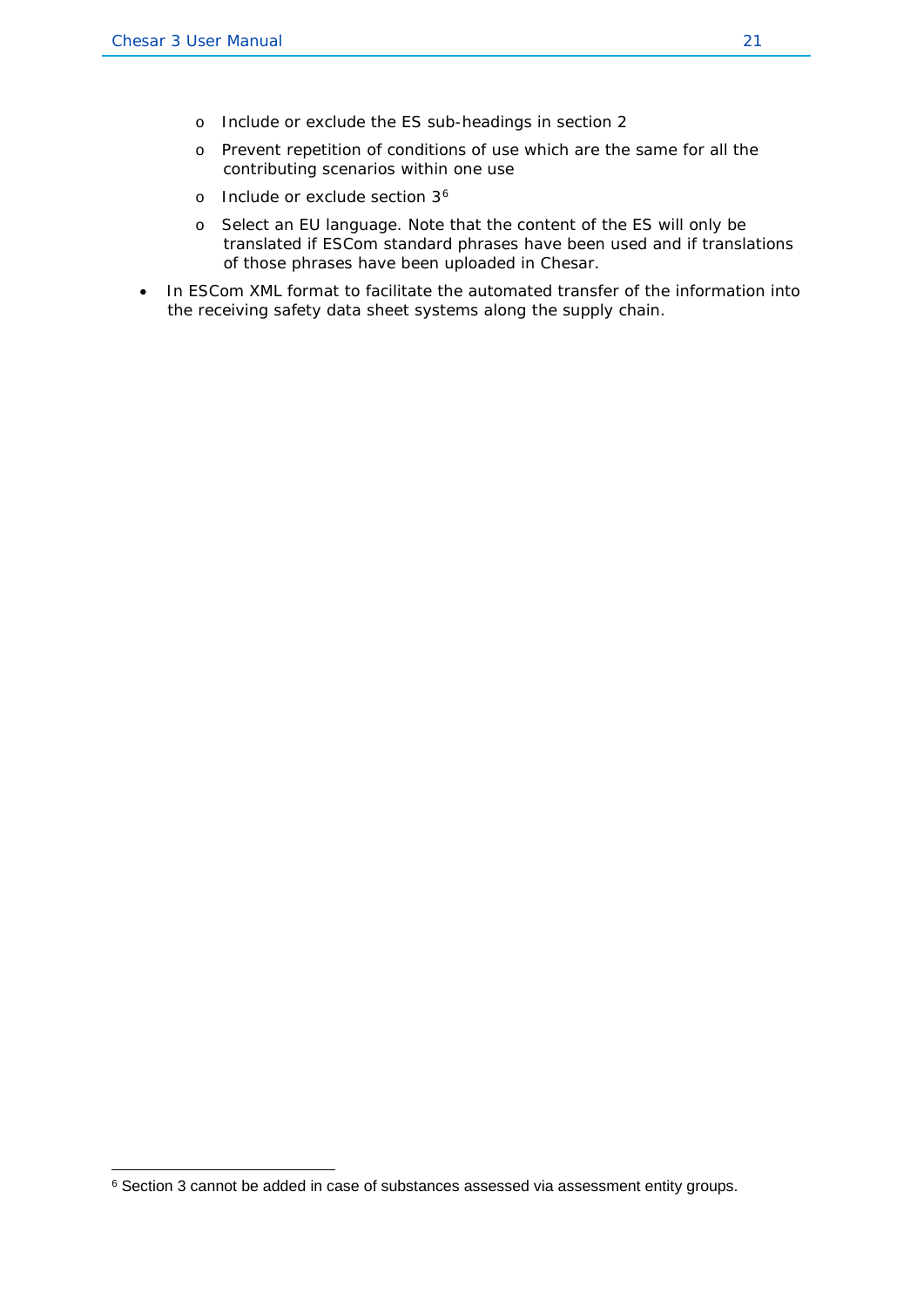## <span id="page-25-0"></span>**8. Box 6: Library**

#### <span id="page-25-1"></span>**8.1 Purpose of the library in Chesar**

Chesar contains an internal library of objects that are used within the chemical safety assessment. Such library aims to enable:

- The creation of assessment elements that are necessary for the assessment of substances in a Chesar format:
- The use of standard assessment elements in a consistent way across different assessments;
- The harmonisation in the description of the conditions of use;
- The exchange (import and export) of such objects among assessors.

 $\triangle$  When installing Chesar, the library only contains built-in conditions of use, mainly needed for the plugged-in exposure tools. It is up to the assessor to populate and manage the content of his own library.

The objective of having a centralised library for the distributed version of Chesar is to facilitate harmonisation of assessments carried out within a given company. Also the exchange of library elements among users across companies should facilitate the harmonisation and efficiency of assessments.

Harmonisation will in particular be supported if industry associations "create" assessment elements in a Chesar format and make such elements (for example use maps) available to all registrants. This way the single registrants would not need to create all parts of their individual CSAs but will mainly work with imported elements.

#### <span id="page-25-2"></span>**8.2 Overview on the objects in the library**

So far five objects can be managed in the library: conditions of use, SPERCs, SWEDs, SCEDs and standard phrases.

When creating objects in the library, metadata have to be defined. Such metadata are meant to facilitate the management of the library objects. For example, metadata is needed to facilitate the selection (including automatic pre-selection) of relevant objects for a given assessment case.

#### <span id="page-25-3"></span>**8.2.1 Conditions of use**

In the context of Chesar, a **condition of use** is a condition or a measure driving the exposure of a substance to man or environment, e.g. the amount of substance used per day at a site, or local exhaust ventilation (LEV) installed at a work place. Conditions of use can have different characteristics, for example, they can be quantitative or qualitative by nature, or they can have an impact on one or more routes of release/exposure. Some conditions of use can take different values (e.g. the concentration of substance in a mixture, the level of room ventilation or the type of onsite waste water treatment). The conditions of use relevant for a given exposure estimation tool may be pre-defined by the tool, and thus the assessor only needs to select the appropriate values for his assessment case. In other cases, the assessor himself may need to select appropriate conditions of use from his library, or even create new conditions of use before he carries out his assessment.

A **condition of use template** is a set of information systematically characterising a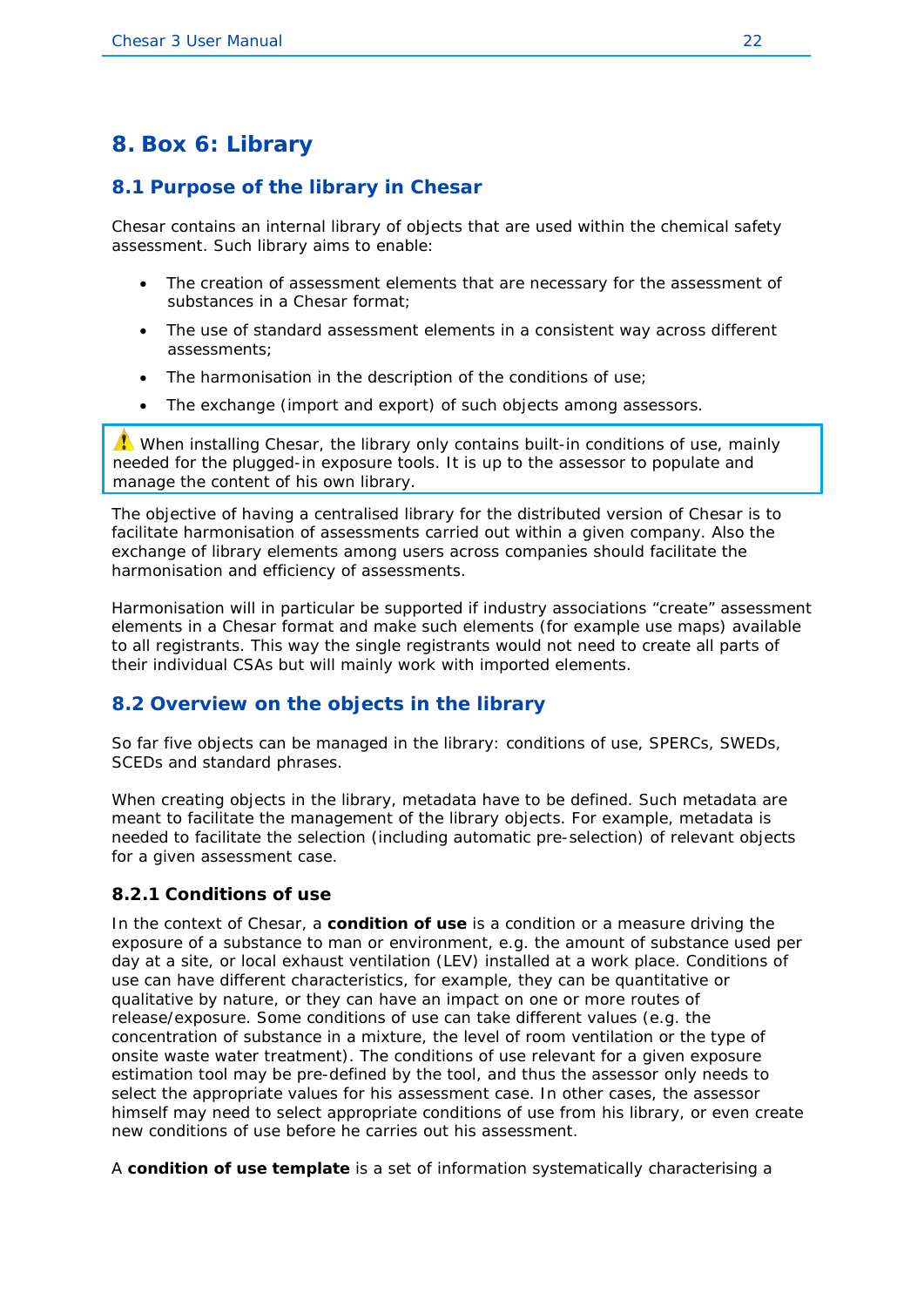condition of use and defining the values it could take. Once created and ready for use, a condition of use template cannot be modified. If changes are needed, a new template needs to be created. One can start by making a copy of the previous template.

The Chesar library contains by default a set of built-in conditions of use template that

- are used in the exposure estimation tools plugged into Chesar: ECETOC TRA workers v3, ECETOC TRA consumers 3.1 and EUSES.
- are required by some of the most commonly used exposure estimation tools for workers: ART, MEASE, Stoffenmanager, EMKG tool.

#### <span id="page-26-0"></span>**8.2.2 Specific environmental release categories (SPERCs)**

SPERCs are used for environmental assessment. A SPERC corresponds to a set of information describing specific conditions of use and the associated release estimates. The SPERC also contains information specifying which processes/activities it covers.

SPERCs are typically worked out by downstream user organisations in order to describe the typical conditions of use in their sector. This supports the registrants to make realistic assumptions on the conditions of use for their assessment. With Chesar, sectors can generate SPERCs in a Chesar importable format and integrate them into their use maps.

#### <span id="page-26-1"></span>**8.2.3 Sector-specific workers exposure descriptions (SWEDs)**

SWEDs are used for workers assessment. A SWED is a set of conditions of use (operational conditions and risk management measures) for activities carried out by workers. Those conditions are reported in a way which facilitates their use for exposure estimation by exposure tools such as ECETOC TRA.

SWEDs are typically worked out by downstream user organisations in order to describe the typical conditions of use in their sector. This supports the registrants to make realistic assumptions on the conditions of use for their assessment. With Chesar, sectors can generate SWEDs in a Chesar importable format and integrate them into use maps.

#### <span id="page-26-2"></span>**8.2.4 Specific consumer exposure determinants (SCEDs)**

SCEDs are used for consumer assessment. A SCED is a set of information predefining consumer exposure determinants. A SCED also contains information specifying the product it covers.

SCEDs are typically worked out by downstream user organisations; more specifically by those, whose members formulate mixtures which are used as finished products by consumers. They describe the typical conditions of use related to a certain product type (habits and practices). This supports the registrants to make realistic assumptions on the conditions of use for their assessment. With Chesar, sectors can generate SCEDs in a Chesar importable format and integrate them into their use maps.

#### <span id="page-26-3"></span>**8.2.5 Standard phrases**

The information to be communicated via the exposure scenario in the extended safety data sheets (extended SDS) should be communicated in the form of standard phrases to enable translation into national languages.

In addition, there is an IT standard to convey the ES information between IT systems within the supply chain. This standard, called ESComXML, is only able to convey information reported in the form of ESCom standard phrases.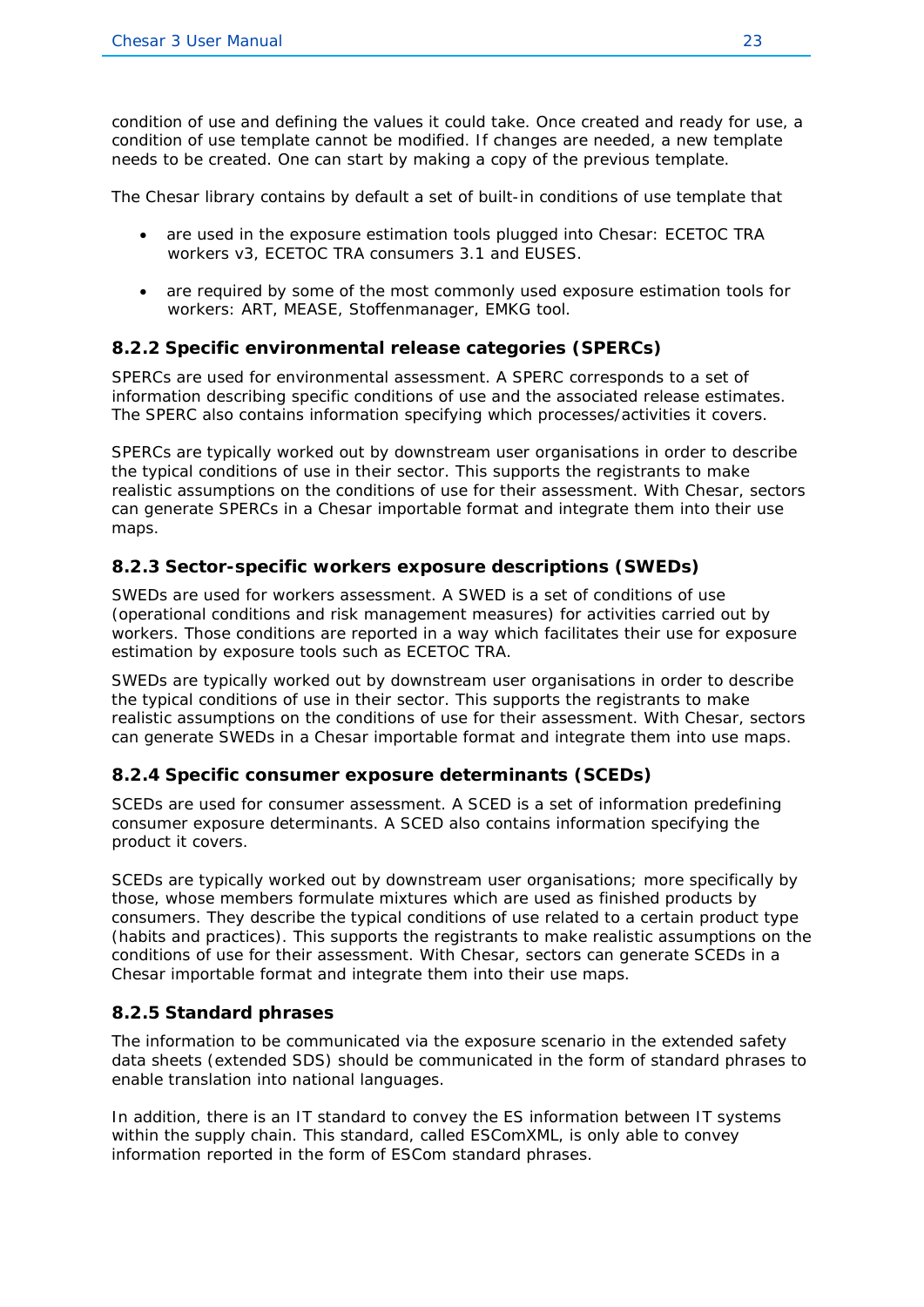Consequently it is highly recommended to select standard phrases for exposure scenario or contributing scenario names as well as for conditions of use. For that, the assessor should import a library of standard phrases into his Chesar. ESCom phrase catalogue is updated every 6 months by ESCom and available in a Chesar compatible format at [https://cefic.org/guidance/reach-implementation/escom-package-guidance/.](https://cefic.org/guidance/reach-implementation/escom-package-guidance/)

It is also possible to import translations of the ESCom phrase catalogue.

#### <span id="page-27-0"></span>**8.3 Managing library objects**

In order to best support harmonisation on the description of the conditions of use across registrants, it is preferable that the SPERCs, SCEDs and SWEDs are developed in a Chesar format by the sector associations themselves. A short manual for sector organisations developing use maps, SPERCs, SCEDS and SWEDs is available in [https://chesar.echa.europa.eu/support/manuals-tutorials.](https://chesar.echa.europa.eu/support/manuals-tutorials)

As those may be updated regularly, it will be to each user of Chesar to manage its library, importing the new versions.

Functionalities exist in Chesar to support manual update (i.e. triggered by assessor action) of existing assessments on the basis of updated elements.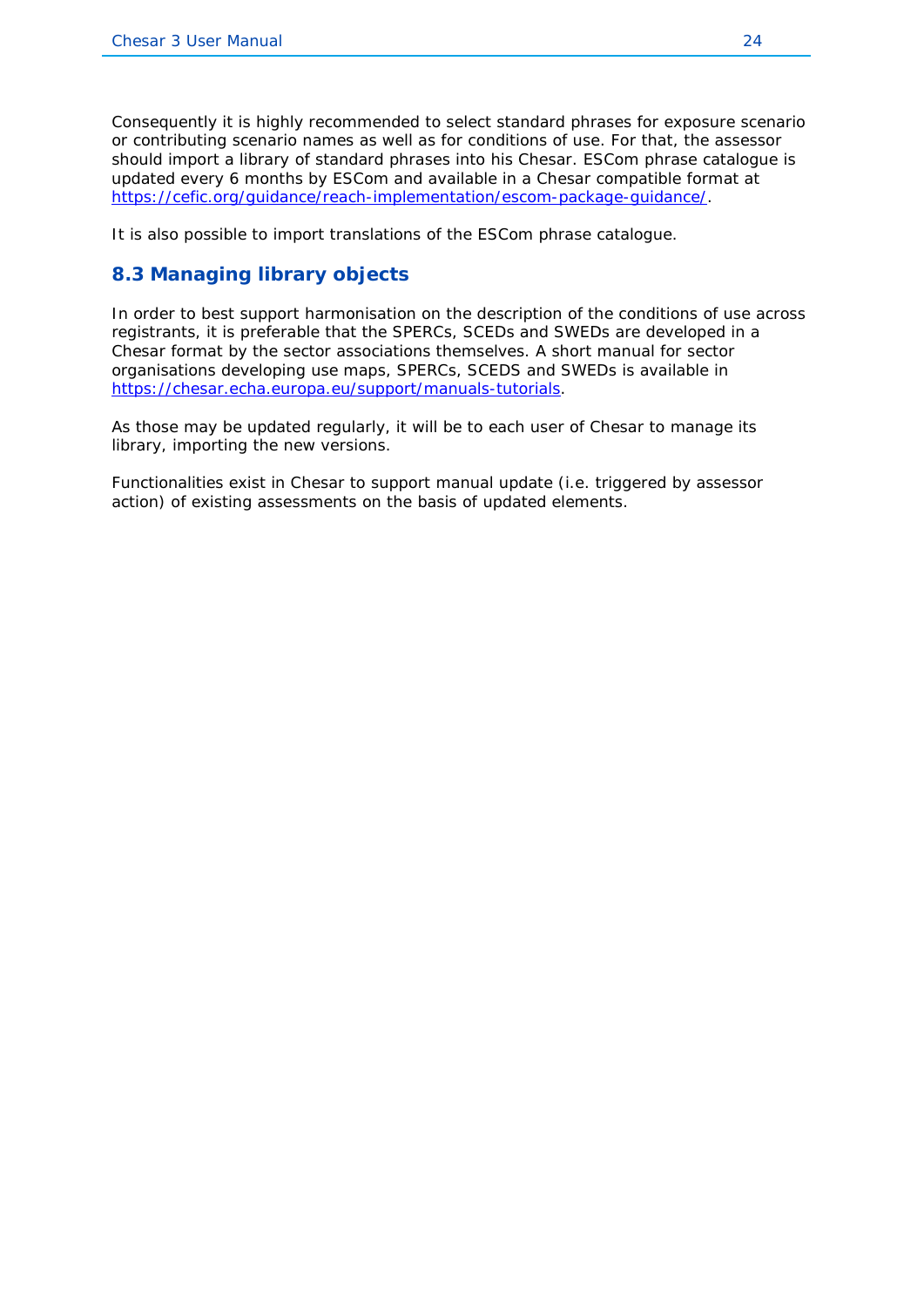### <span id="page-28-0"></span>**9. Specific case when assessment entities exist**

In a standard safety assessment, the fate and effect properties of a substance are characterised by **one** set of values carried forward to the exposure assessment. However, there are cases where **more than one** set of values for the fate and effect properties may be needed. This may be the case for example for multi constituent substances (covering also the case of UVCBs or mono constituent substances containing impurity(ies) with different fate/hazard profile). Also, once placed on the market and used, the substance may undergo transformation processes, for example:

- A substance may undergo unintended transformation (e.g. chemical reaction)
	- o Under the conditions of use, e.g. due to energy applied in the use process;
	- o Subsequent to the use of the substance, in waste (water) treatment or in the environment.
- The substance is meant to react for delivering its technical function (including reaction when incorporated into an article);
- A downstream user changes, on purpose, the form or composition of the substance in order to modify (for technical reasons) its physical or chemical properties and places the new form/composition on the market, e.g. grinding bulk material into particulate, purification of the substance;

Such transformations on use may lead to exposure to a substance with different intrinsic properties. In particular, new hazards for human health and/or the environment may occur or the hazard may disappear, and/or environmental fate properties may change. More guidance is provided in the guidance on chemical safety assessment part D: Framework for exposure assessment (see [http://echa.europa.eu/guidance](http://echa.europa.eu/guidance-documents/guidance-on-information-requirements-and-chemical-safety-assessment)[documents/guidance-on-information-requirements-and-chemical-safety-assessment\)](http://echa.europa.eu/guidance-documents/guidance-on-information-requirements-and-chemical-safety-assessment).

#### <span id="page-28-1"></span>**9.1 Assessment entities in IUCLID**

When preparing a registration (and potentially building up the testing strategy) an assessor should ensure consistency between the composition/form of the substance placed on the market, the conditions under which the substance will be used and the information to determine the properties of this composition/form.

When more than one fate/hazard profile is relevant for a substance, **assessment entities** should be defined in IUCLID. Assessment entities aim to support a transparent organisation of assessment data in IUCLID for substances with a more complex chemistry. The assessment entity is a wrapper [container] for a set of substance property data used for assessment purpose across all endpoints. It enables the assessor to define consistent datasets of properties that are relevant for specific compositions/forms (placed on the market or generated upon use). These datasets are then used to assess the substance over its life cycle, considering its chemical behaviour in the different foreseen uses. More information is provided in the manual *How to prepare registration and PPORD dossiers* [\(http://echa.europa.eu/manuals\)](http://echa.europa.eu/manuals).

#### <span id="page-28-2"></span>**9.2 Approach in Chesar when assessment entities are defined in IUCLID**

When assessment entities have been defined in IUCLID, the set of substance property data relevant for each of them is imported into Chesar.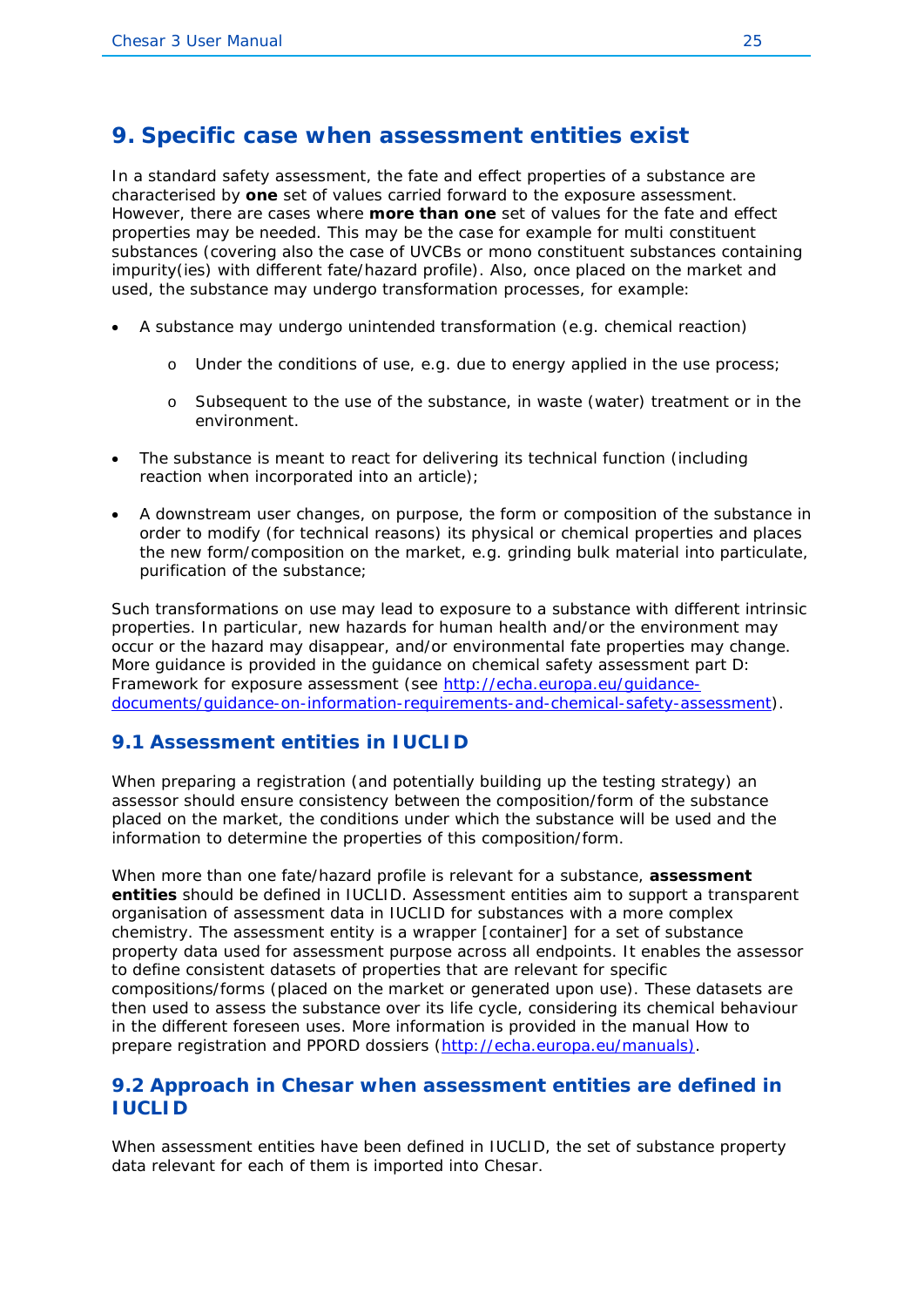In Chesar, the assessor needs to define for each contributing activity which assessment entities he wants to use to carry out the assessment. For this he needs to define assessment entity groups, i.e. assessment entities that go together per assessment. Such assessment entity groups may include one assessment entity or multiple entities.

An assessor may decide to only take into account one assessment entity per assessment for example:

- Assessment entities have been defined corresponding to various compositions of the substance having different hazard profiles, and these compositions are specific for certain type of uses: In such case the assessor would select one composition (and the related hazard characteristic) for assessing the contributing activities in the corresponding use.
- Two different assessment entities have been defined corresponding to the lead constituents in a UVCB driving the risk related to human health and the risk related to environment: In such case the assessor would select one assessment entity for all the contributing activities related to workers and the other one for all the contributing activities related to the environment.

An assessor may also decide to perform parallel assessments for several assessment entities. This means estimating exposure for several assessment entities under the conditions of use described in the contributing scenario. Such approach may be taken when, for example,

- Various (groups of) constituents, behave very differently leading to potentially very different levels of exposure in the various environmental compartments
- The substance transforms on use or in the environment and exposure occurs to both the parent and the transformation product(s).

The risk then has to be characterised on the basis of exposure estimates for several assessment entities. When a quantitative risk characterisation is to be carried out (because PNECs/DNELs have been derived for the various assessment entities), then the assessor may decide to sum up the risk characterisation ratios (RCRs) across all the assessment entities. Clear and transparent documentation of the approach taken is to be provided.

In order to support such assessment approach (workflow) in Chesar, the following functionalities are provided:

- In Box 1: creation of assessment entity groups (AEG). An AEG may be composed of one or more assessment entities. As many AEG as needed can be defined (for various uses, for various target groups, etc.)
- In Box 2: assignment of AEG to contributing activities. This step identifies which assessment entities have to be taken into account in the exposure assessment of each contributing activity.
- In Box 3: exposure estimation and risk characterisation for all assessment entities part of the AEG assigned to each contributing activity.
- In Box 4: all the information is transparently reported in the CSR

The functionality has not been yet implemented with regard to the communication down in the supply chain. This means that in such cases, the ES for communication will only be composed of section 1 (Title) and 2 (conditions for safe use).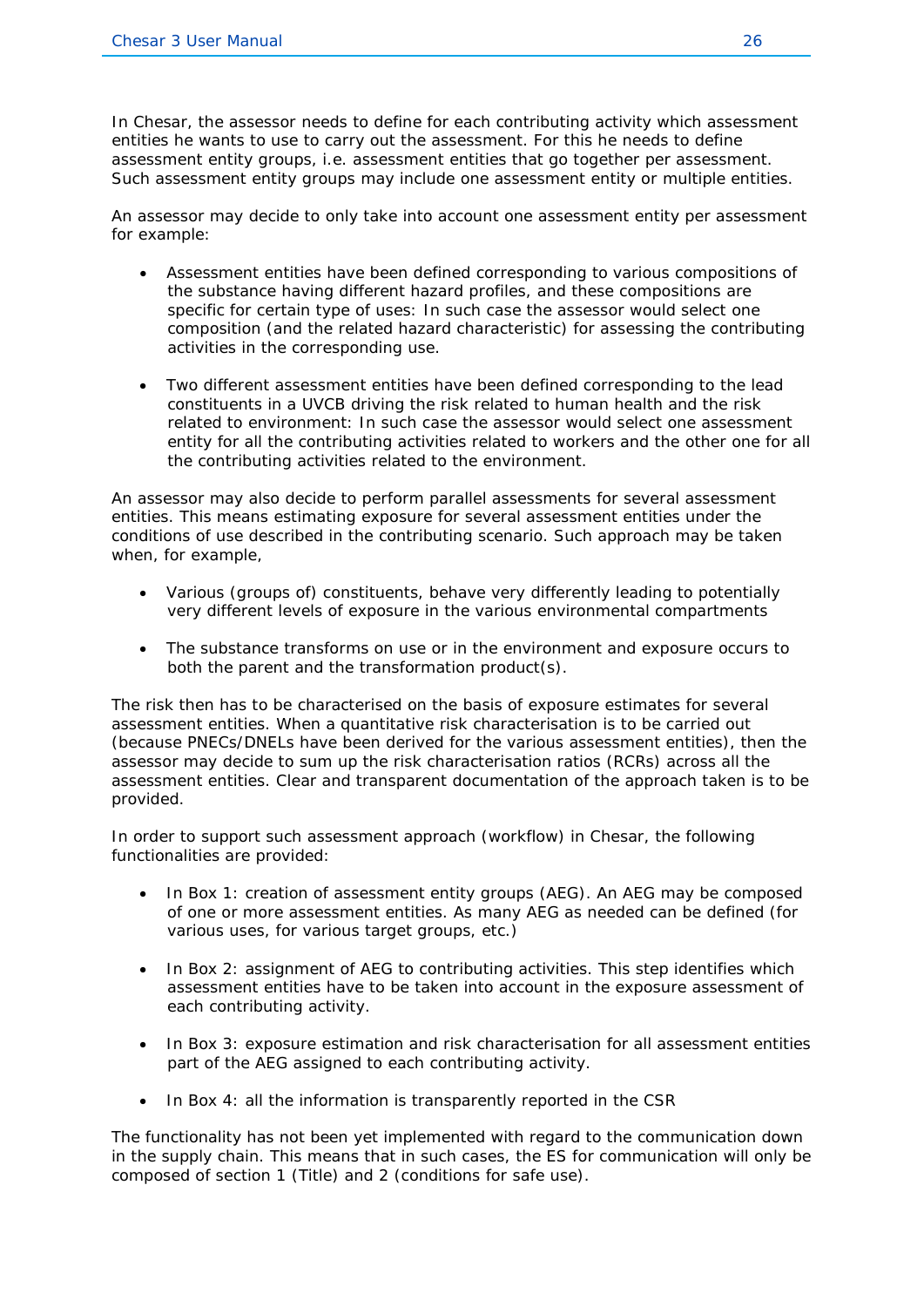#### <span id="page-30-0"></span>**10. Annex 1: Structure of section 9 and 10 of the CSR**

The structure of the section 9 and 10 of the generated CSR is described below.

- 9. EXPOSURE ASSESSMENT (and related risk characterisation)
- 9.0. Introduction
- 9.0.1. Overview on uses
- 9.0.2. Assessment entity groups
- 9.0.3. Introduction to the assessment for the environment
	- 9.0.3.1. Tonnage
	- 9.0.3.2. Scope and type of assessment for the environment
	- 9.0.3.3. Fate and distribution parameters
	- 9.0.3.4. Comments on assessment approach for the environment
	- 9.0.3.5. Scope and type of assessment for man via environment
	- 9.0.3.6. Comments on assessment approach for man via the environment
- 9.0.4. Introduction to the assessment for workers
	- 9.0.4.1. Scope and type of assessment for workers 9.0.4.2. Comments on assessment approach for workers
- 9.0.5. Introduction to the assessment for consumers
	- 9.0.5.1. Scope and type of assessment for consumers 9.0.5.2. Comments on assessment approach for consumers
- 9.1. Exposure scenario #: < Use.Type> < Use.Name>

9.1.1. (9.x.i) Env CS i: <Contributing scenario label> (<ERC.code>)

- 9.1.1.1. Conditions of use
- 9.1.1.2. Releases
- 9.1.1.3. Exposure and risks for the environment and man via the environment

9.1.2. (9.x.j.) Worker CS j: <Contributing scenario. Name> (<PROC.code>)

- 9.1.2.1. Conditions of use
- 9.1.2.2. Exposure and risks for workers

9.1.3. (9.x.j.) Consumer CS j: < Contributing scenario. Name> (<PC.code> or <AC code>)

- 9.1.3.1. Conditions of use
- 9.1.3.2. Exposure and risks for consumers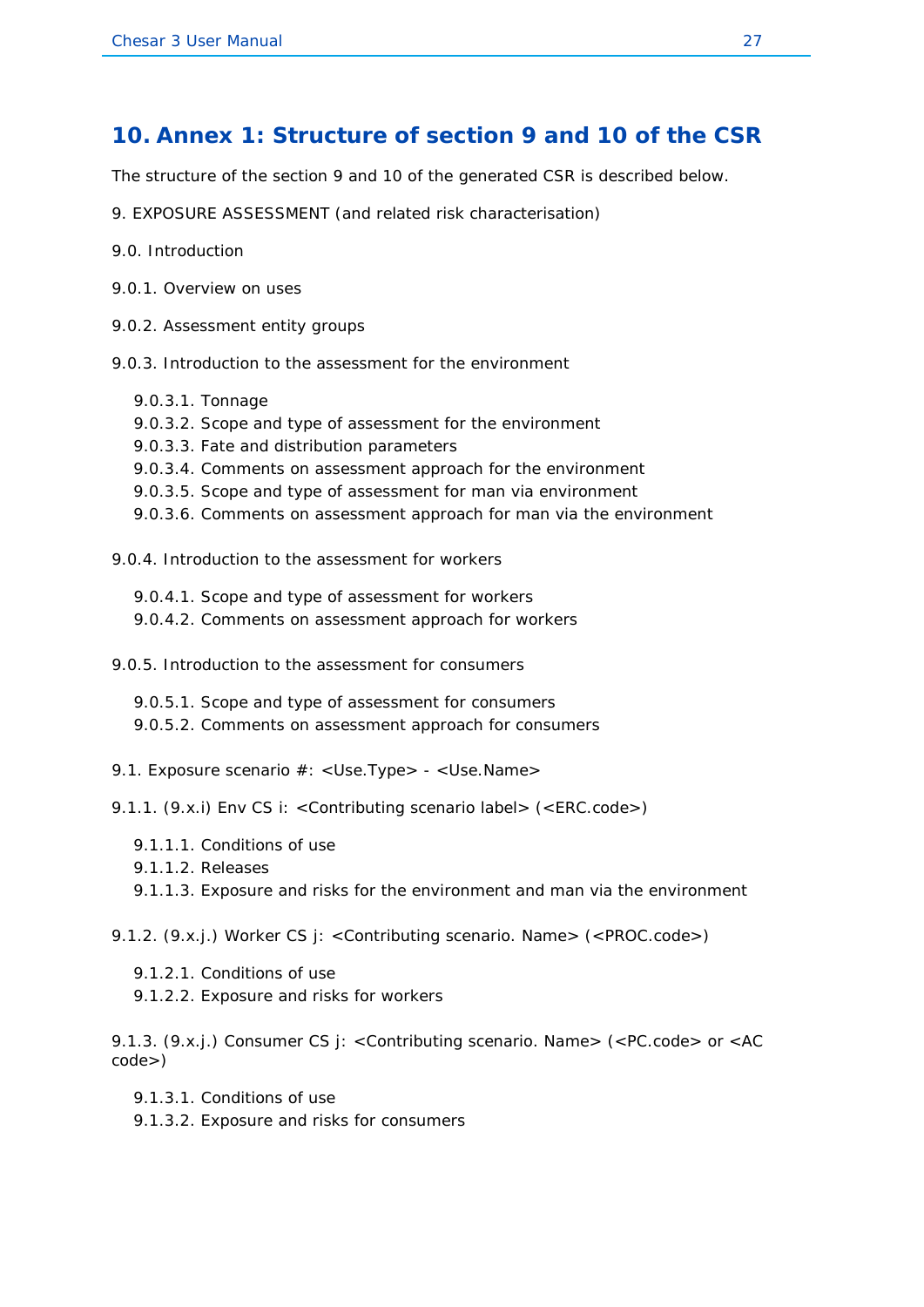10. RISK CHARACTERISATION RELATED TO COMBINED EXPOSURE

- 10.1. Human health
- 10.1.1. Workers
- 10.1.2. Consumers
- 10.2. Environment (combined for all emission sources)
- 10.2.1. All uses (regional scale)
	- 10.2.1.1. Total releases
- 10.2.1. Regional assessment
- 10.2.3. Local exposure due to all widespread uses
- 10.2.4. Local exposure due to combined uses at a site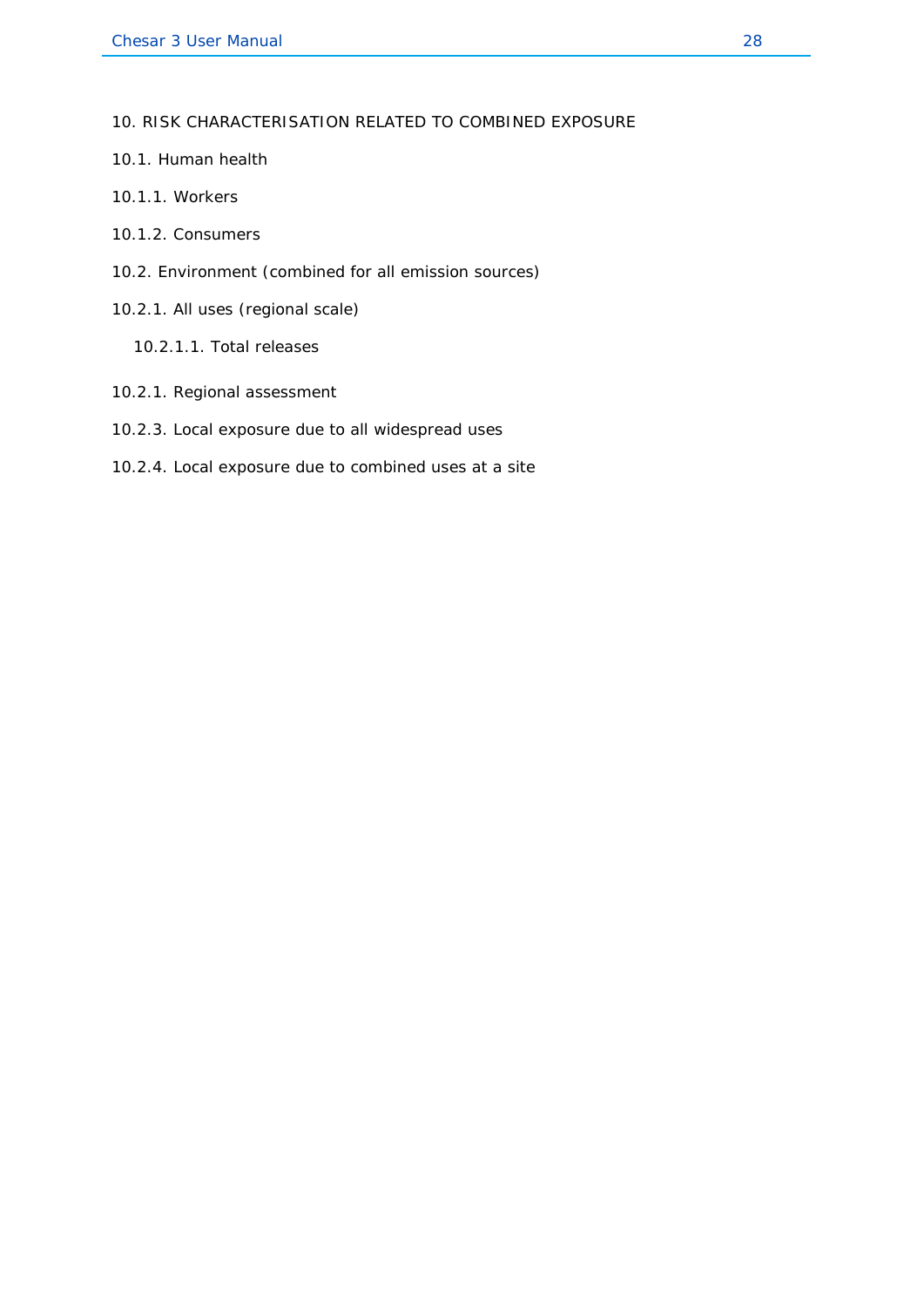## <span id="page-32-0"></span>**11. Annex 2: Glossary**

#### <span id="page-32-1"></span>**Acronyms used in Chesar**

| AC           | <b>Article Category</b>                             |
|--------------|-----------------------------------------------------|
| C&L          | <b>Classification and Labelling</b>                 |
| CSA/CSR      | Chemical Safety Assessment / Chemical Safety Report |
| <b>DNEL</b>  | Derived No Effect Level                             |
| <b>DMEL</b>  | Derived Minimum Effect Level                        |
| ES           | <b>Exposure Scenario</b>                            |
| <b>ERC</b>   | <b>Environmental Release Category</b>               |
| <b>PBT</b>   | Persistent, Bioaccumulative, Toxic substance        |
| <b>PC</b>    | Product Category                                    |
| <b>PNEC</b>  | Predicted No Effect Concentration                   |
| <b>PROC</b>  | Process Category                                    |
| <b>RCR</b>   | Risk characterisation ratio                         |
| <b>SCED</b>  | Specific Consumer Exposure Determinant              |
| <b>SPERC</b> | Specific Environmental Release Category             |
| <b>SDS</b>   | Safety Data Sheet                                   |
| <b>SWED</b>  | Sector-specific Workers Exposure Description        |
| SU           | Sector of Use                                       |
| <b>TRA</b>   | Targeted Risk Assessment                            |
| vPvB         | very Persistent and very Bioaccumulative substance  |

#### <span id="page-32-2"></span>**Terms with a specific meaning in the context of Chesar**

**Article Category (AC):** Characterises into which types of articles the substance is processed.

**Chesar CSA:** A CSA (chemical safety assessment) in Chesar consists of use description, exposure assessments and risk characterisations:

- A life cycle tree (description of uses) including all the contributing scenarios for the different uses to be assessed;
- For each contributing scenario: exposure estimates when relevant and risk characterisations per route of exposure and type of human health effect, and per environmental compartment respectively. These risk characterisations correspond to the conditions of use specified in each of the contributing scenario.

**Chemical Product Category (PC)**: Characterises in which types of mixtures (including products with only one component) the substance is finally used, e.g. paints, lubricants, cleaners, adhesives.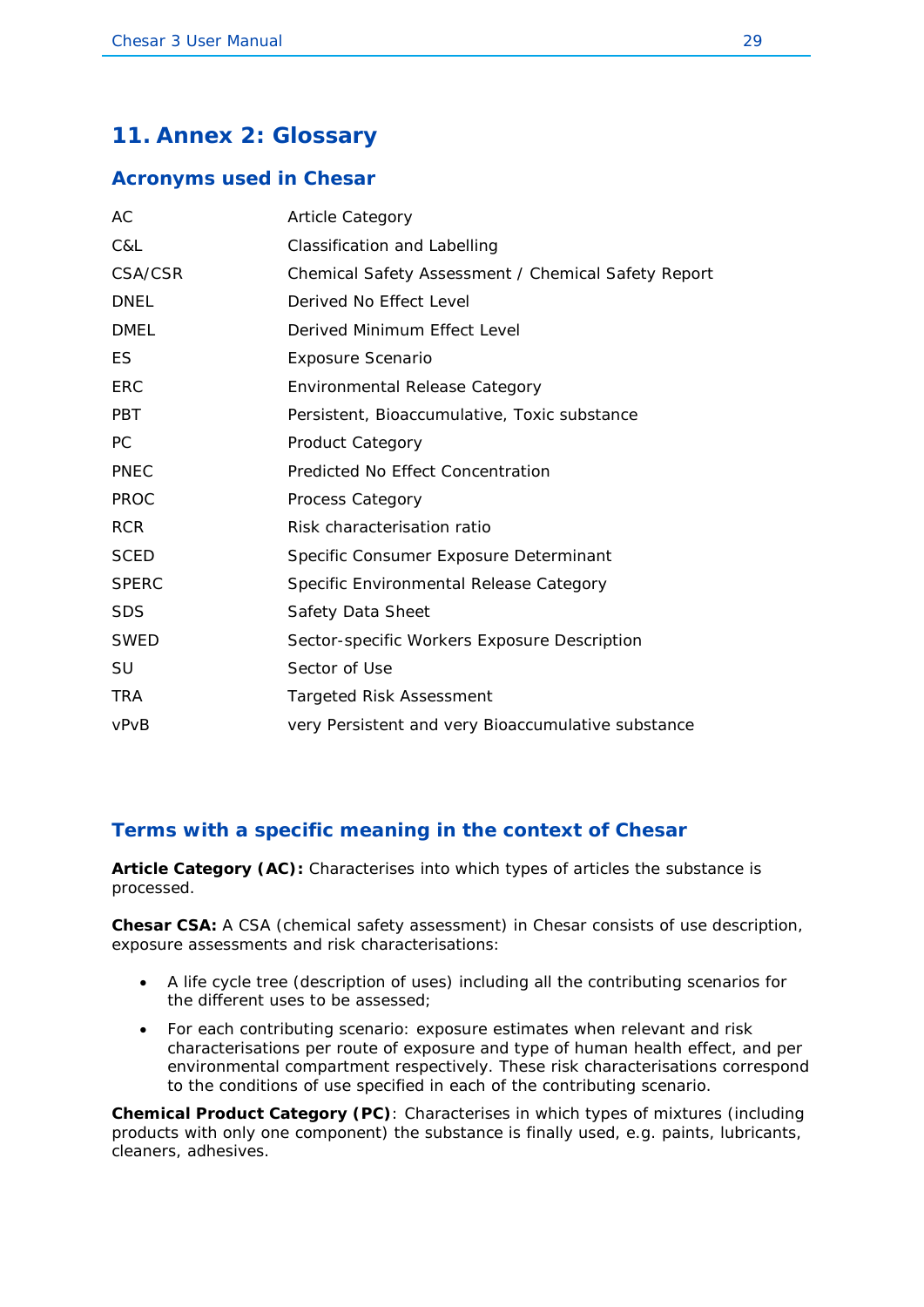**Chesar substance:** Chemical substance assessed with Chesar. The data elements associated with a Chesar substance are:

- A subset of substance intrinsic properties, imported from IUCLID and needed for the assessment;
- One or several Chesar CSAs.

**Condition of use**: a condition of use is a condition or measure driving the exposure of a substance to man or environment, e.g. the amount of substance used per day at a site, or local exhaust ventilation (LEV) installed at a work place.

**Condition of use template**: a condition of use template is a set of information systematically characterising a condition of use (including meta-data) and defining the values it could take.

**CSA block:** A CSA block is a use (or market sector) of a substance<sup>[7](#page-33-0)</sup> with all its contributing scenarios (or uses and contributing scenarios) and the related exposure estimates, exposure scenarios and risk characterisations. A CSA block can also consist of a single contributing scenario with its related exposure estimates, exposure scenarios and risk characterisation.

**Environmental Release Category (ERC):** Characterises the use from the environmental perspective.

**Exposure estimation method**: Exposure can be estimated by different exposure estimation tools (plugged in Chesar or not) or based on measured exposure data.

**Exposure scenario (ES):** An exposure scenario (ES) describes the conditions of use (operational conditions and risk management measures) suitable to control the risk (ensure safe use) for a certain use. One or more processes/activities may contribute to a use, and these processes are to be characterised in terms of human exposure and environmental exposure. The characterisations at process/activity level are called **contributing scenarios (CS).** Each ES contains one or more CS related to environment and one or more CS related to human health (worker or consumer). Each CS contains a set of conditions of use for the environment or for human health. If such an activity can be carried out under different conditions within the use, two or more contributing scenarios will be built for the same process or activity.

**IUCLID substance:** Substance for which a IUCLID substance dataset has been created. Part of the information contained in a IUCLID substance dataset can be imported into Chesar and used as a starting point for the assessment.

**Life cycle tree**: All the uses are described in Chesar in the form of a so called life cycle tree. A life cycle tree can be exported and reused for describing the uses of other substances.

**Life cycle stage**: There are four basic steps in the life cycle of a substance: manufacture, formulation, end-use and (article) service life. It is assumed that manufacture and formulation always take place at industrial sites (few or many in a region). End-uses and (article) service life may take place in industrial sites (few or many in a region) and/or by professional workers (widespread, outside industrial sites) and/or consumers. Consequently, eight different types of uses are pre-defined in Chesar. These types of uses are called "life cycle stages". The consequences of this differentiation in terms of assessment are explained in more detail in section [5.3](#page-18-3) of this

<span id="page-33-0"></span> $<sup>7</sup>$  This may be the property profile of a virtual substance, for which Chesar then recalculates the assessment</sup> with the actual substance data, assumed the imported CSA building block has been generated with one of the exposure estimation tools plugged in to Chesar.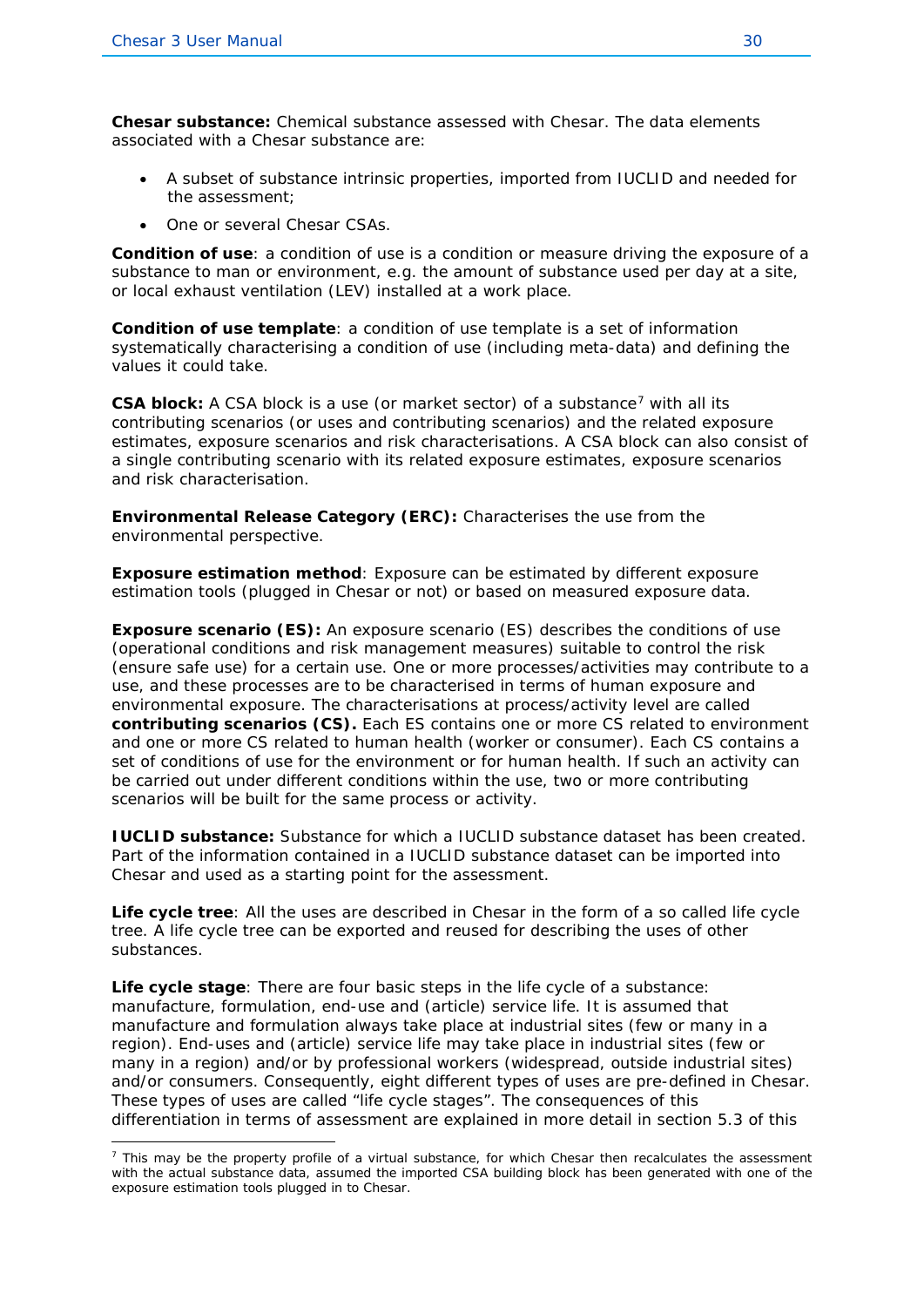manual. Note: For further explanation on how to differentiate between uses at industrial sites and widespread uses by professional workers, see IR&CSA Guidance R.12, Appendix 12.3.

**Main exposure dataset**: Exposure dataset used for the risk characterisation.

**PROcess Category (PROC):** Characterises in which application techniques or process types the substance is applied (workers exposure perspective).

**Quantitative condition of use:** Enables the reporting of a condition of use in the form of a numerical value.

**Qualitative condition of use:** Enables the reporting of conditions of use in a qualitative way (text description). A qualitative condition of use template can define a single value or a group of potential values for the condition of use.

**Release estimation method**: The release to the environment can be estimated by different release estimation models (SPERCs, ERC based release factors or other release factors) or based on measured releases.

**Release factor**: The release factor is expressed in % and represents the fraction of substance released to a given release route.

- **Before on-site RMM:** This is the release factor usually provided by the release estimation model, not taking into account the effectiveness of additional risk management measures (RMM).
- **After on-site RMM:** This is the release factor once all on-site risk management measures have been applied (this excludes the effectiveness of the standard (municipal) biological STP calculated by EUSES). It corresponds to the overall release factor from the site.

#### **Release rate:**

- **Local:** The release rate is expressed in kg/day and corresponds to the amount of substance released over a day from a site or a standard municipality. When a release factor is provided, the release rate is equal to the release factor multiplied by the daily tonnage.
- **Regional:** The regional release rate corresponds to the overall release amount from the use to the region.

**Risk characterisation for physicochemical hazards:** If hazards to human health resulting from the physicochemical properties of the substance (flammability, explosiveness, oxidising potential) have been identified, the risk characterisation should justify that the severity and likelihood of adverse events is negligible. Such risk characterisation will make reference to the measures required to ensure the control of risk (reported in the exposure scenario or in section 9.0.4.2 of the CSR under "General information on risk management related to physicochemical hazards").

**Risk characterisation ratio (RCR)**: An RCR value can be calculated for each compartment (of the environment) or route/type of effect (for human health). It corresponds to the ratio between the estimated exposure value for the given compartment or route/type of effect and the corresponding hazard threshold (PNEC or DNEL) value.

**RMM with effectiveness:** Enables the reporting of risk management measures (text description) with a numerical effectiveness value. An RMM with effectiveness condition of use template can define a single value or a group of potential values for the RMM.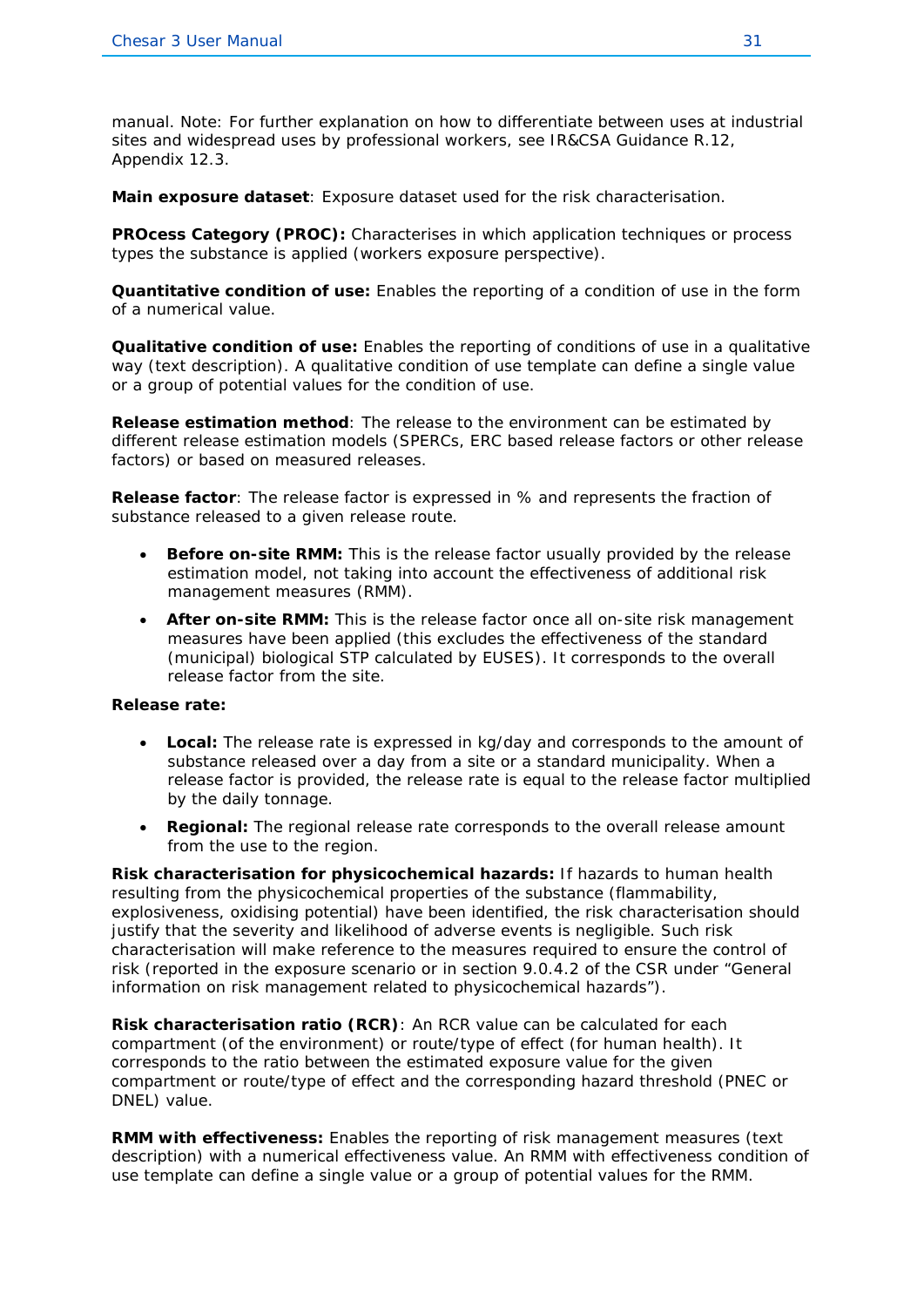**SCEDs:** Specific Consumer Exposure Determinants are used for consumer assessments. They inform on conditions of use for consumer products, i.e. habits and practices of how consumers actually use the products as well as assumptions on the product design that can influence the assessment, using primarily Tier 1 exposure models such as the ECETOC TRA. A SCED contains information for one type of product or article.

**SDS ES** (safety data sheet exposure scenario): Annex to the extended safety data sheet that is used to communicate the conditions of safe use of substances. There is an SDS ES item for each use of the substance life cycle. An SDS ES has four sections (as described in section [7.2](#page-23-2) of this document). The information contained in the SDS ES may be expressed in standard phrases. The use of standard phrases will facilitate the exchange and processing of the information.

**Scope of assessment:** Covers both the scope of exposure assessment (i.e. whether exposure assessment is expected for a route of exposure, type of human health effect and/or environmental compartment) and the type of risk characterisation required:

- **Quantitative** risk characterisation: is performed when a DNEL or PNEC is available and a risk characterisation ratio (RCR) can be derived i.e. the ratio between predicted exposure and a predicted effect threshold.
- **Qualitative** risk characterisation: is performed when hazards have been identified, but no DNEL/PNEC is available. It consists of a qualitative argumentation that the likelihood and extent of exposure is negligible compared to the level of hazard identified. For PBT substances (or substances assessed as if they were a PBT) a specific qualitative assessment is also performed for the environment.
- **Semi-quantitative** risk characterisation: is performed when hazards have been identified but no DNEL/PNEC is available. It consists of a qualitative argumentation which is however supported by a comparison of predicted exposure against a threshold different than a DNEL.

**Sector of Use (SU)**: Characterises in which sector of the economy the substance is used, e.g. manufacture of rubber products or building and construction works.

**SPERCs:** Specific Environmental Release Categories are used for environmental assessments. They describe specific conditions of use and the corresponding release estimates (to water, air, soil, and waste). They are typically developed to refine the emission estimates obtained by using the Environmental Release Categories (ERC) release factors.

**Supportive exposure dataset**: Exposure dataset which is reported in the exposure estimation used as supportive information in the risk characterisation. The assessor must make sure that the conditions of use under which this dataset was obtained corresponds to the exposure scenario and the related main exposure dataset. These conditions are not reported in exposure scenario.

**SWEDs:** Sector-specific Workers Exposure Descriptions inform on conditions of use (operational conditions and risk management measures) for activities carried out by workers. They can be used as input to exposure estimation tools.

**Technical Function:** Characterises what the substance technically does in a mixture or an article, e.g. flame retardant, antioxidant.

**Type of effect**: In the context of hazard assessment for human health the term refers to both duration of exposure (acute/short term and long-term) and local or systemic effects. The hazard has to be assessed for all exposure routes and types of effects, and if some hazard is identified an exposure assessment and risk characterisation are to be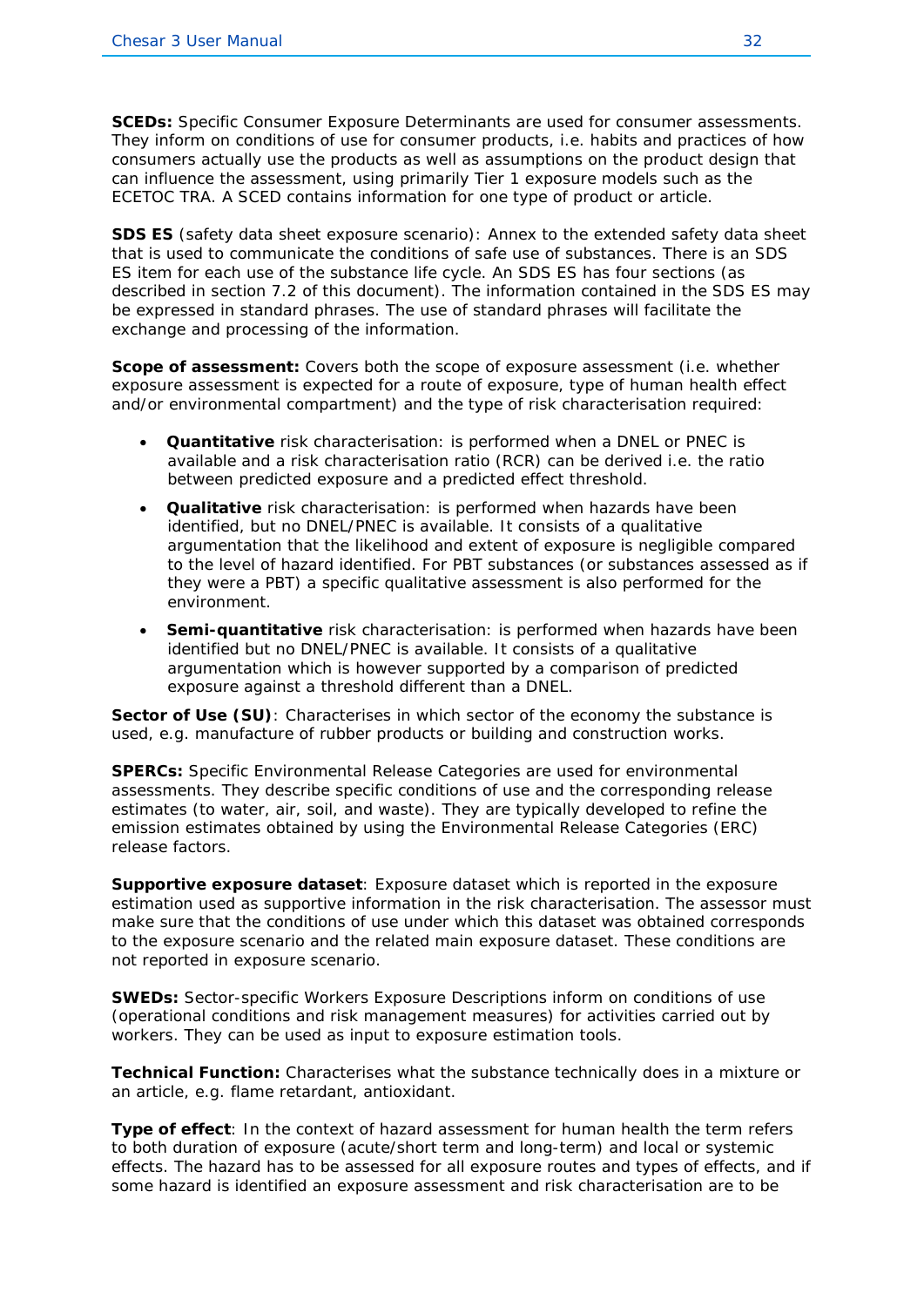carried out.

**Use**: One or more uses can take place per life cycle stage. A use is defined by the similarity of activities or processes carried out by a defined group of actors in the market. A use consists of one or more **contributing activities (CA)** related to the environment and one or more contributing activities related to workers or consumers.